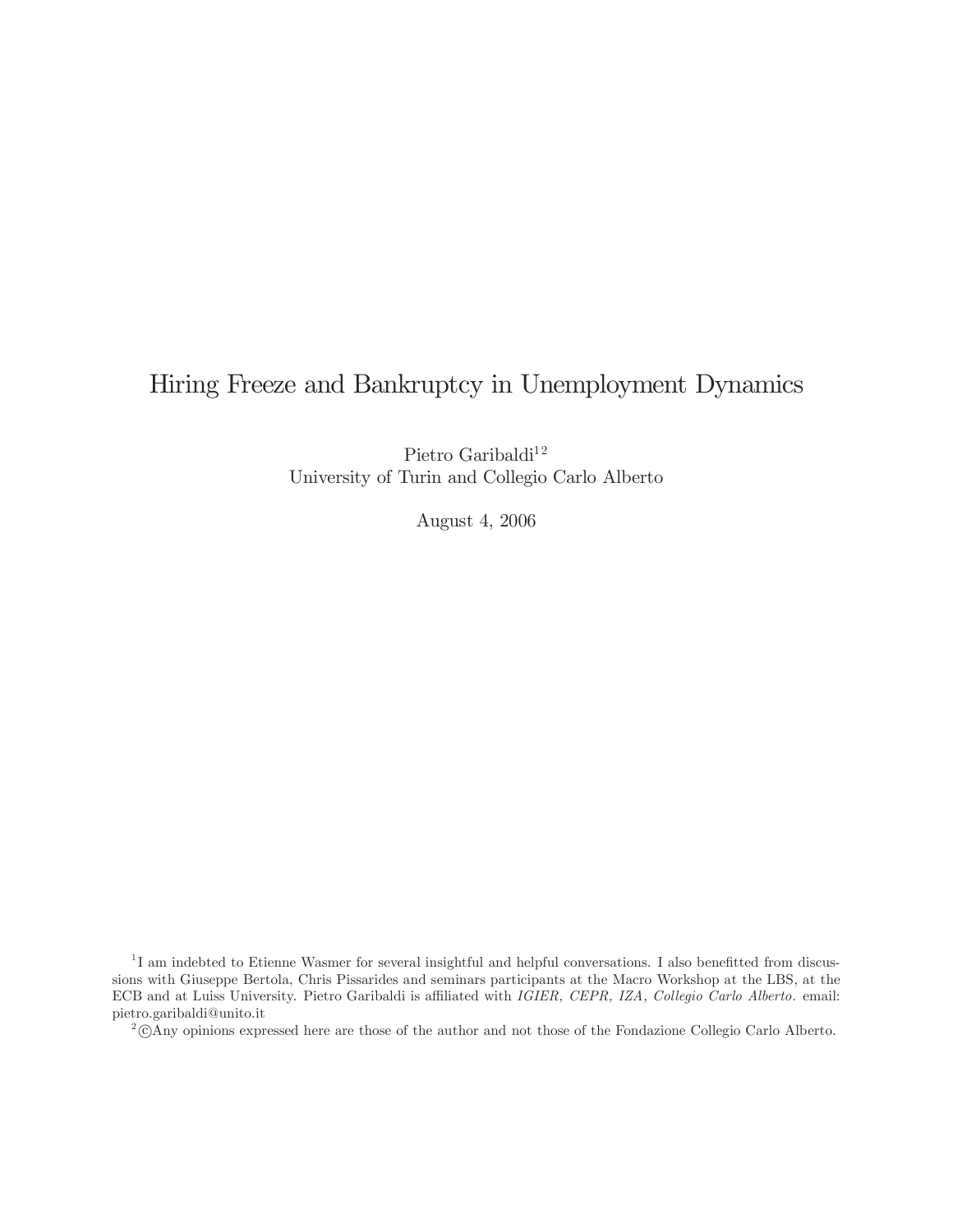#### Abstract

This paper proposes a matching model that distinguishes between job creation by existing firms and job creation by firm entrants. The paper argues that vacancy posting and job destruction on the extensive margin, i.e. from firms that enter and exit the labour market, represents a viable mechanism for understanding the cyclical properties of vacancies and unemployment. The model features both hiring freeze and bankruptcies, where the former represents a sudden shut down of vacancy posting at the firm level with labour downsizing governed by natural turnover. A bankrupt firm, conversely, shut down its vacancies and lay offs its stock of workers. Recent research in macroeconomics has shown that a calibration of the Mortensen and Pissarides matching model account for 10 percent of the cyclical variability of the vacancy unemployment ratio displayed by U.S. data. A calibration of the model that explicitly considers hiring freeze and bankruptcy can account for 20 to 35 percent of the variability displayed by the data.

Key Words: unemployment dynamics, matching models JEL Classification: J30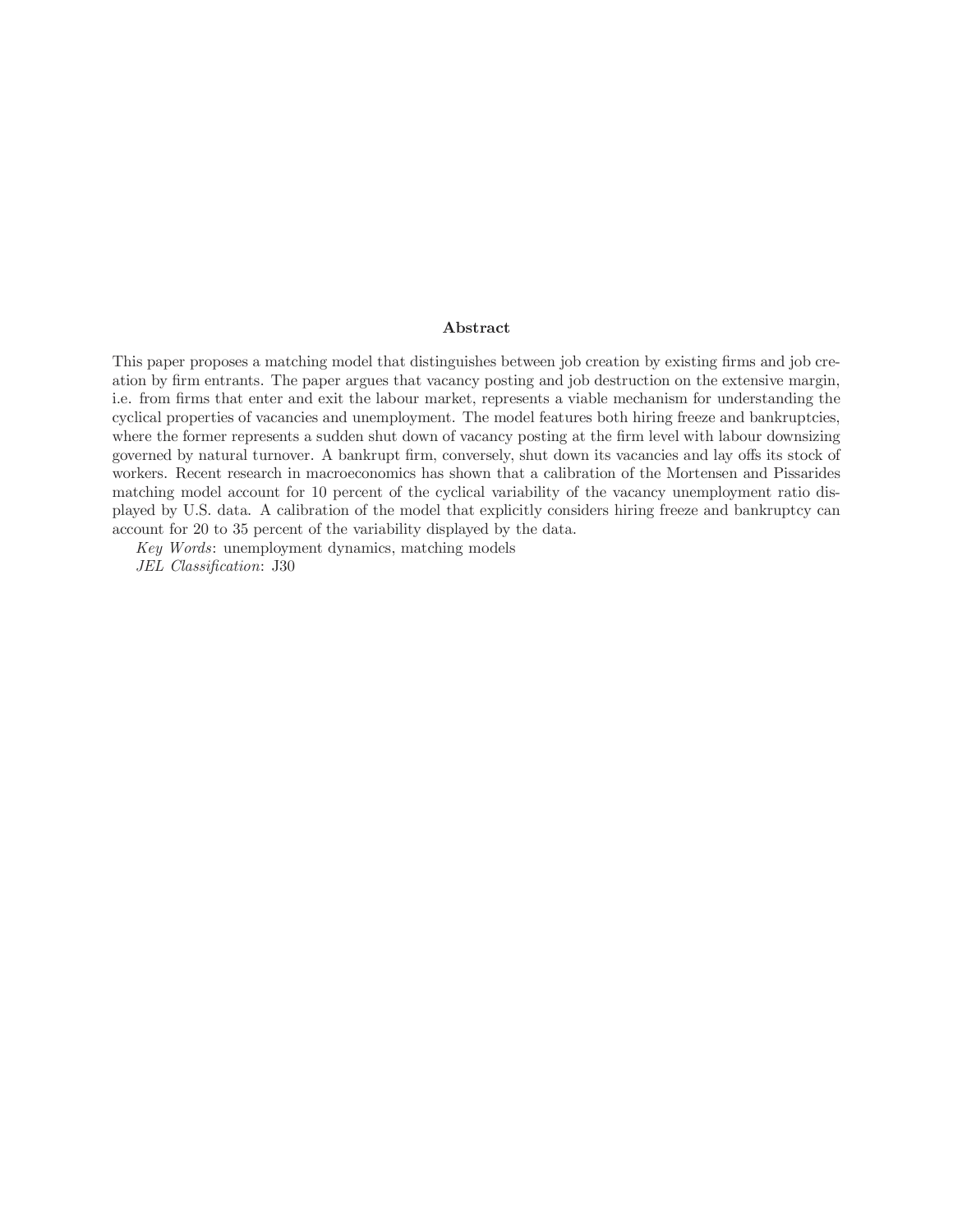## 1 Introduction

The matching model of unemployment, or the Mortensen Pissarides (hereafter MP) (1994) model, is generally recognized as the benchmark macroeconomic model of the labor market. A recent debate has challenged the ability of the MP model to capture the key business cycle properties of the U.S. labour market. Shimer (2005a) has argued that a calibration of the model can hardly match the key business cycle facts. Notably, the vacancy unemployment ratio in the U.S. data features a time series variability that is an order of magnitude larger than what a reasonable calibration of the model would predict.

Shimer (2005a) and Hall (2005a), among others, have argued that the main problem of the MP model is the large response of wages to business cycle fluctuations. Wages absorb most of the productivity fluctuations and prevent vacancy and job creation to adequately respond to business cycle fluctuations. Yet, a solution of the model with a fixed wage does not really solve the problem. Mortensen and Nagypal (2005) have shown that the key issue is not wage variability, but rather the level of the average wage vis-à-vis the average productivity. Mortensen and Nagypal (2005) consider also the role of on the job search and capital costs and show that an extended model can account for roughly 40 percent of the variability displayed by the data.

A theoretical shortcoming of the MP model is its inability to proper distinguish between well defined firms and jobs. In the baseline model all firms have only one job. As a result there is no role for job destruction and vacancy posting by firm entry and exit as distinguished by job creation and destruction by existing firms. At the macroeconomic level, job creation and job destruction accounted for by firm entry and exit is well documented, and accounts for 3.8 percent of total employment (Business Employment Dynamics, 2004). The quantitative question addressed in this paper concerns the macroeconomic implications, in terms of aggregate vacancy unemployment volatility, of considering job flows on the firms' extensive margin.

This paper proposes a matching model of the labour market that distinguishes between job creation by existing firms and job creation by firm entrants. It builds on the matching model with large firms initially proposed by Bertola Caballero (1994), and further analysed by Bertola Garibaldi (2001). The relevance and importance of convex hiring cost in macroeconomics of the labor market is clearly established by Yashiv (2000a,b). While firms produce with a constant returns to scale technology, their long run dimension is bound by a convex hiring technology. Exogenous job destruction, in the form of worker natural turnover, ensures that firms continuously post vacancies. The comparative static predictions of the steady state equilibrium of the model are very similar to the standard Pissarides matching model (1985). Further, the model converges to a standard matching model as the convex vacancy costs converge to a linear cost structure.

The paper argues that vacancy posting and job destruction on the extensive margin, i.e. from firms that enter and exit the labour market, represents a potentially viable mechanism for understanding the cyclical properties of the vacancy unemployment fluctuations. In the aftermath of positive aggregate shocks, incumbents firms immediately increase their vacancy posting behavior. This increase in job creation by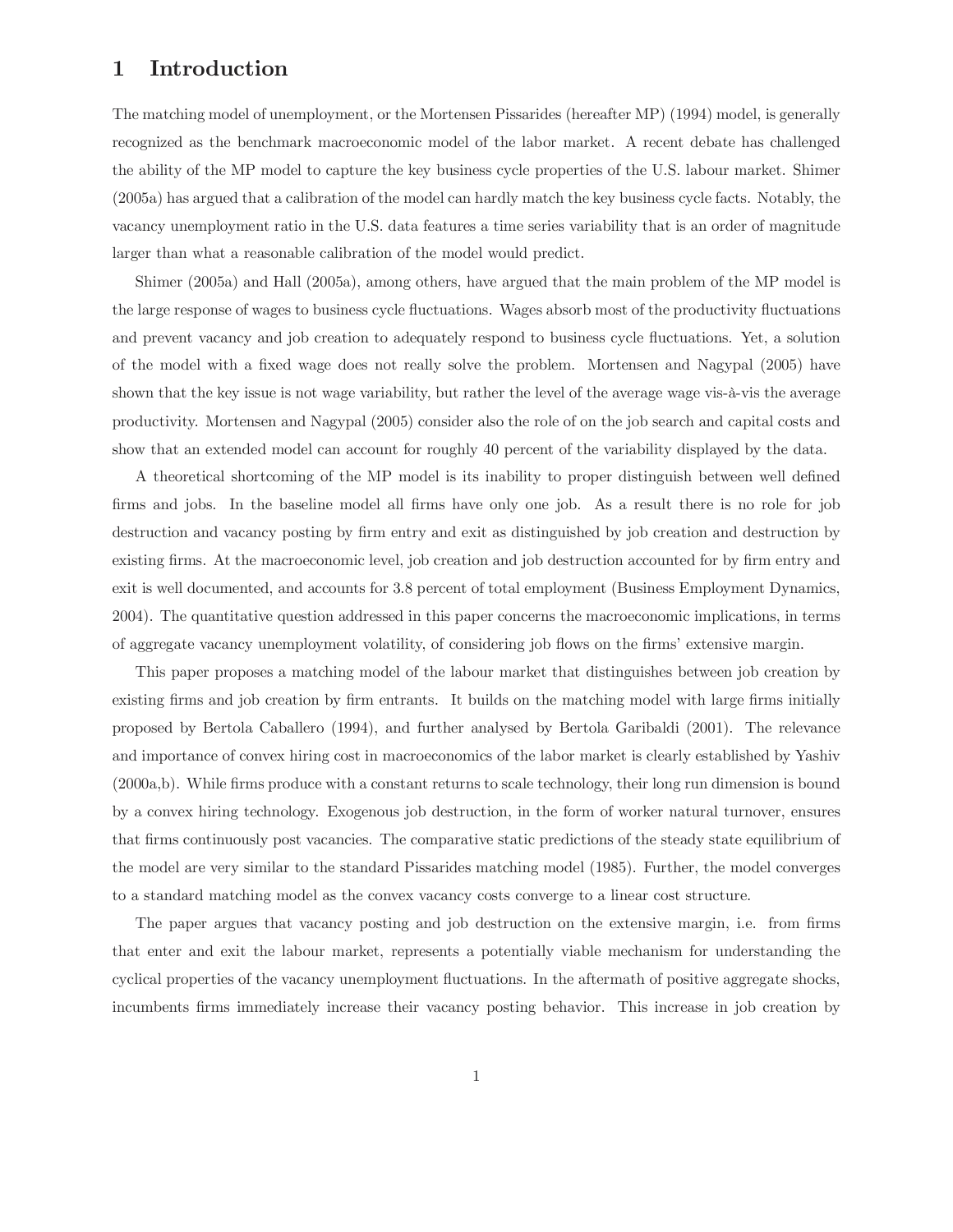existing firms is akin to the increase in job creation in the standard matching model. Yet, the model predicts that alongside the bulk of insider firms there is a margin of highly volatile firms. Such firms act mainly on the extensive margin of firm entry and exit. Following a positive aggregate productivity shock new firms will enter the market and, on impact, will post a discrete mass of vacancies to satisfy their medium run employment position. Thereafter, they grow slowly to their desired employment position. In the aftermath of negative shocks, a positive mass of firms immediately shut down their vacancy posting, inducing a well defined hiring freeze. Whether such firms shed labour and declare bankruptcy depends on the structure and size of wasteful firing costs. In equilibrium it may well be optimal for some firms to operate under hiring freeze, let dismissal be regulated by natural turnover and vacancy posting postponed to periods of favorable business conditions.

The vacancy posting and job destruction induced by these marginal firms is novel to the literature. In the set of simulations proposed, the paper starts from a simple characterization of the Shimer result. Without considering hiring freeze or bankruptcy, the model accounts for 10 percent of the total variability of the vacancy unemployment ratio. Explicitly considering job flows on the extensive margin increases the amplification power of the model. Specifically, a simulation of the model with firm entry and exit accounts for at least 20 percent of the aggregate volatility displayed by U.S. data, and increases to 30 percent in an economy with widespread hiring freeze.

The paper proceeds as follows. Section 2 describes the basic environment. Section 3 describes hiring and firing at the firm level and characterizes bankruptcy and hiring freeze. Section 4 defines and characterizes the general equilibrium of the model and its global stability. Section 5 presents the calibration and the baseline simulations, while section 6 discusses the calibration with firm entry and exit. Section 7 discusses our results and compares the results to those in the literature. Section 8 concludes.

## 2 Basic Environment

- There is a mass one of homogeneous labor. Workers can be in two states, employed or unemployed. Labour is the only factor of production.
- Employed workers are subject to natural turnover. We assume that each worker has a probability equal to  $\rho$  of experiencing a turnover shock that force he or she to leave the job and entering into unemployment
- There are I types of firms which we indicate with  $i = 1..I$ . We indicate with  $m<sup>i</sup>$  a measure of the mass of firms of type i. One can think of  $\sum m^i = M$  as a measure of the stock of entrepreneurial ideas in the economy. Not all types of firms are necessarily active at all times. Whenever it is optimal for the firm to produce, the firm uses a constant returns to scale technology and the productivity is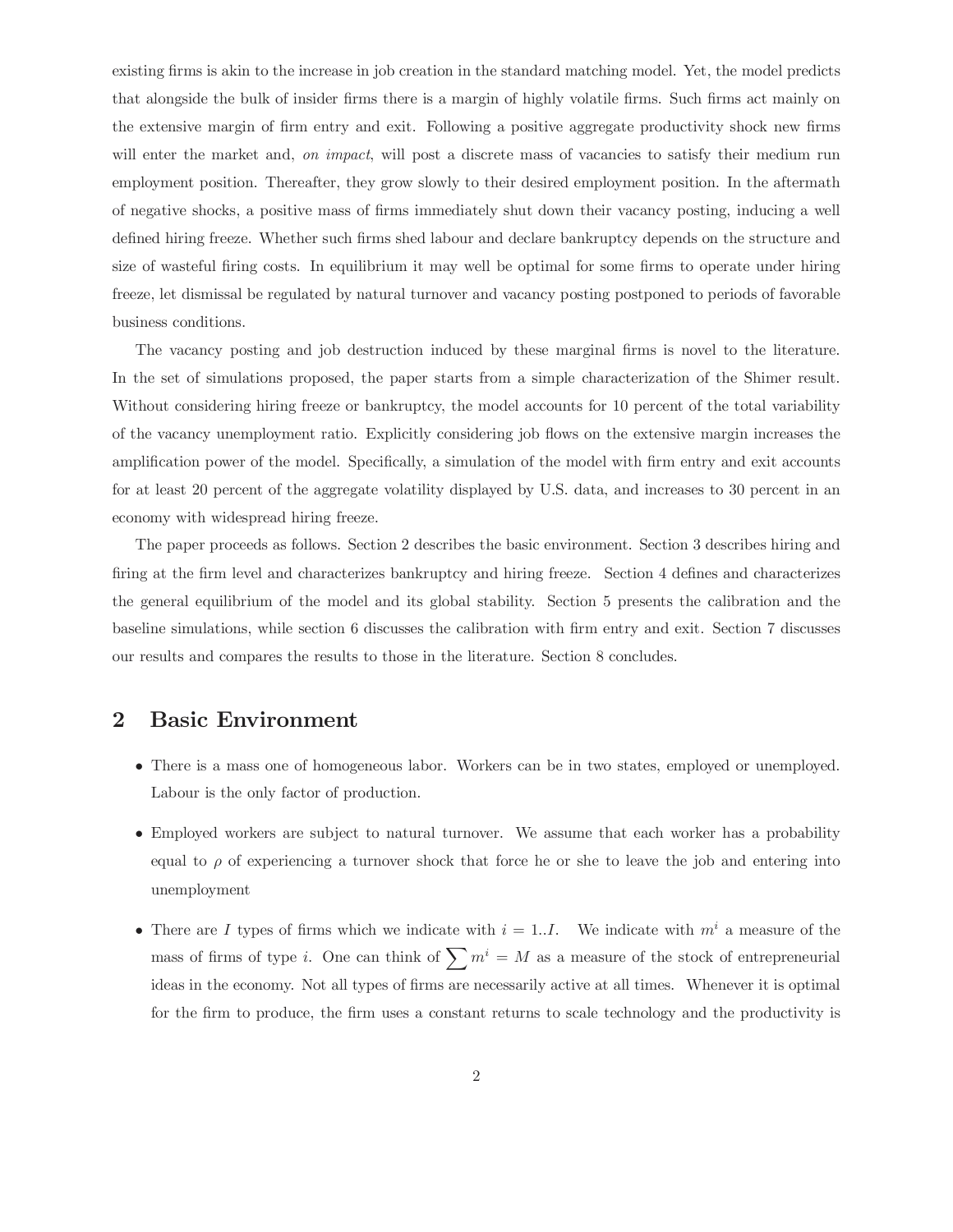indicated with  $\eta^i + p^j$ .

- $\eta^i$  is the firm specific productivity value. We we assume that  $\eta^{i+1} > \eta^i$  Firms with larger idiosyncratic component  $\eta^i$  have larger labor productivity and larger size in equilibrium.
- $p^j$  is an aggregate parameter common across firms and refers to the aggregate state of the economy. There are j<sup>max</sup> possible macro states and we assume that  $p^j > p^k$  whenever  $j > k$ . The probability of a state switch is governed by a Poisson process and we indicate with  $\lambda_{jk}$  the instantaneous arrival rate of the shock. Conditional on a shock  $\lambda_{jk}$ , the state of the economy switches from state j to state k according to a Markov chain with general probability  $\sigma_{jk}$  and such that  $\sigma_{jj} = 0$  and  $\sum^{\text{max}}$  $\sigma_{jk} = 1.$
- We shall indicate with  $m^i l_t^{ij}$  the size of workers employed in firms of type i when the state of the economy is  $j$ .

 $k=1$ 

- Whenever it is optimal to operate a firm and to post vacancies, the filling of jobs is both costly and time consuming. This makes the model perfectly in line with the mainstream matching literature and the MP model. The probability that a vacancy is filled is indicated with  $q_t^j$  where j refers to the state of the economy and  $t$  is a pure time index.
- The main departure from the standard MP model concerns the structure of vacancy costs. We follow Bertola and Caballero (1994) and Bertola and Garibaldi (2001) and assume that vacancy posting is regulated by a convex technology, so that the marginal vacancy posting for firm i in state j is  $cv_t^{ij}$ . The structural estimates provided by Yashiv (2000a,b) are fully consistent with marginal cost increasing in the stock of vacancies.
- Each firm takes as given the probability of filling in a vacancy  $q_t^j$ , or the job filling probability as it is labeled in the paper. In the aggregate economy, the probability  $q_t^j$  is described by an aggregate matching function that depends on the aggregate number of vacancies and the stock of unemployed. Its formal expression reads  $\cdot \alpha$

$$
q_t^j = \left(\frac{\gamma V_t^j}{U_t^j}\right)^{-}
$$

where  $V_t^j = \sum$ i  $m^{i}v_{t}^{ij}$  is the aggregate measure of vacancies and  $v_{t}^{ij}$  are the vacancies posted by firm i when the state of the economy is j.  $U_t^j$  is the stock of unemployed and  $\gamma$  is simply an efficiency parameter.  $\alpha$  is the matching elasticity of  $q_t^j$  with respect to the aggregate vacancy unemployment ratio and varies strictly between 0 and 1

• Over and beyond the exogenous turnover  $\rho$  we assume that firing is instantaneous but requires a wasteful separation cost equal to  $-F$ . While the existence of F is important for modelling a pure hiring freeze, the model works perfectly well with  $F = 0$ .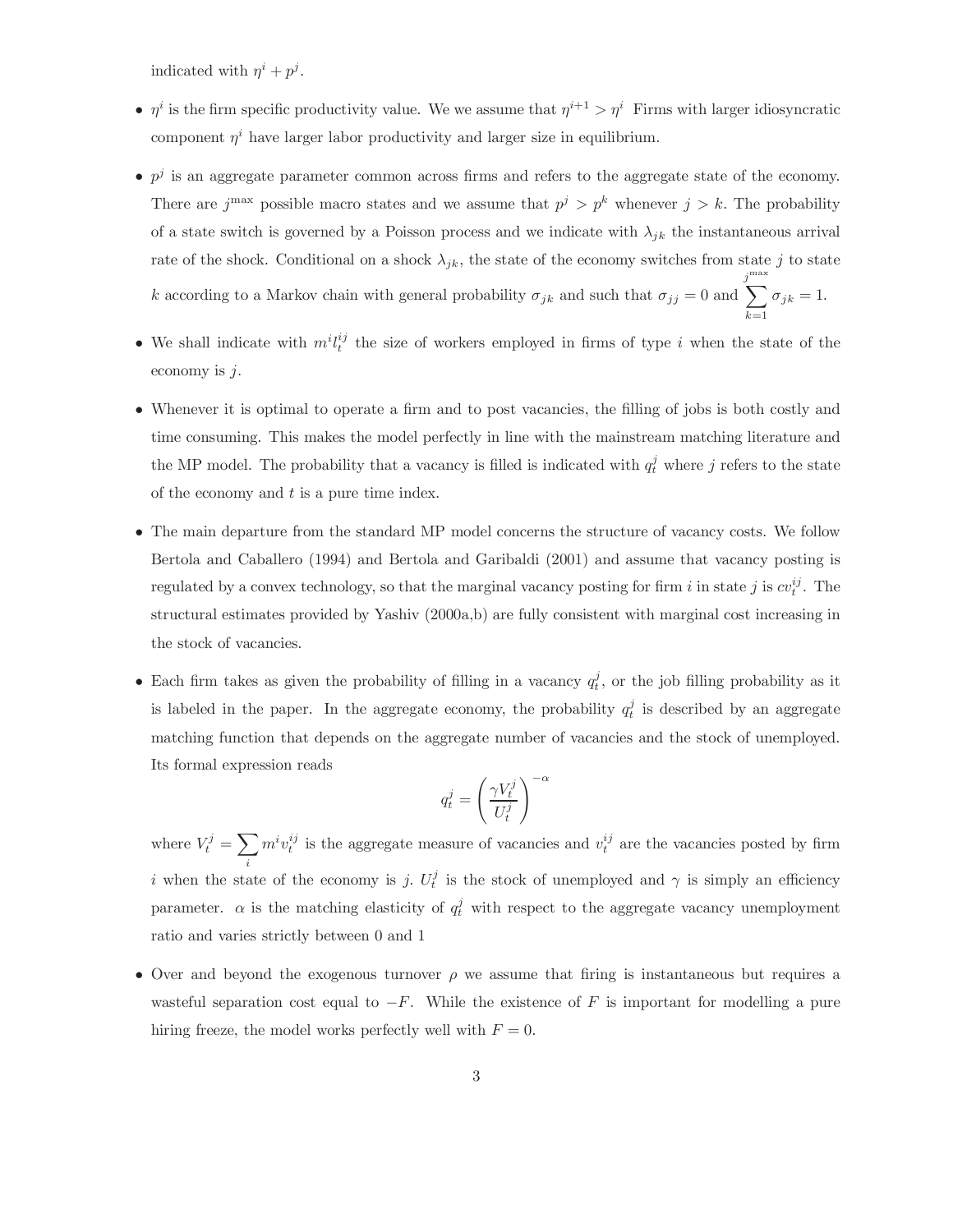• We assume that wages are constant across firms and over time, and we indicate their value to  $w$ . We discuss the importance of this assumption in Section 7 for the business cycle properties of the model, and in the Appendix we solve a steady state version of the model with endogenous wages.

## 3 Hiring and Firing at the Firm Level

In what follows we indicate with  $A_t^{ij}$  the marginal shadow value of a vacancy to a firm of type i in state j and with  $J_t^{ij}$  the marginal shadow value of operating labor. The value of a vacancy reads

$$
rA_t^{ij} = -cv_t^{ij} + q_t^j[J_t^{ij} - A_t^{ij}] + \sum_{k=1}^{j^{\max}} \lambda_{jk} \left\{ Max[A_t^{ki}, 0] \sigma_{ik} - A_t^{ij} \right\} + \dot{A}_t^{ij}
$$

The previous equation is similar to the standard asset value function for a marginal vacancy in the matching model, with the only notable key difference that the marginal cost of vacancy posting is increasing in the number of vacancies. The probability of filling a vacancy  $(q_t^j)$  does not depend on firm characteristics but simply on the state of the economy j, which each firm takes as given. Conditional on a macroshock  $\lambda_{jk}$  the firm obtains the value of a vacancy in state k. Since shutting down a vacancy is costless the expression inside the brackets features a max operator, with firms that post vacancies as long as  $A_t^{ki}$  is strictly positive. If the firm posts at all time the optimal number of vacancies it must be true that  $A_t^{ij} = \dot{A}_t^{ij} = 0$  for all i and j so that

$$
cv_t^{ij} = q_t^j J_t^{ij} \tag{1}
$$

This is one of the key equations of the model and it simply says that the marginal cost of posting  $v_t^{ij}$  vacancies is equal to the expected marginal benefit, where the latter is the product of the filling probability and the marginal shadow value of labour. The expression of the marginal shadow of labour is

$$
rJ_t^{ij} = \eta^i + p^j - w + \rho[A_t^{ij} - J_t^{ij}] + \sum_{k=1}^{j^{\max}} \lambda_{jk} \left\{ Max[J_t^{ik}, -F] \sigma_{ik} - J_t^{ij} \right\} + J_t^{ij}
$$

The previous expression deserves few comments. The marginal shadow value of labour depends linearly on the operative profits  $\eta^{i} + p^{j} - w$ . This is not surprising as long as the firm operates with a constant returns technology. Because of natural turnover the firm loses each unit of labour at rate  $\rho$  and experiences an aggregate shock at rate  $\lambda_{jk}$ . Conditional on the aggregate shock  $\lambda_{jk}$  the firm needs to decide whether continuing production is optimal at the new value  $J_t^{ik}$ . Shutting down the job requires a wasteful firing cost equal to  $-F$ .

Once one realizes that the marginal value of a vacancy is zero at all time, the shadow marginal value of labour does *not* depend on the number of vacancies  $v_t^{ij}$ , on the actual employment level  $l_t^{ij}$  and on the aggregate state contingent matching probability  $q_t^j$ . This suggests that the shadow value of a filled labour is time invariant and thus  $\dot{J}_{ij} = 0$ . This result makes the computation and derivation of the equilibrium extremely simple. In what follows we suppress the subscript  $t$  to the firm value function.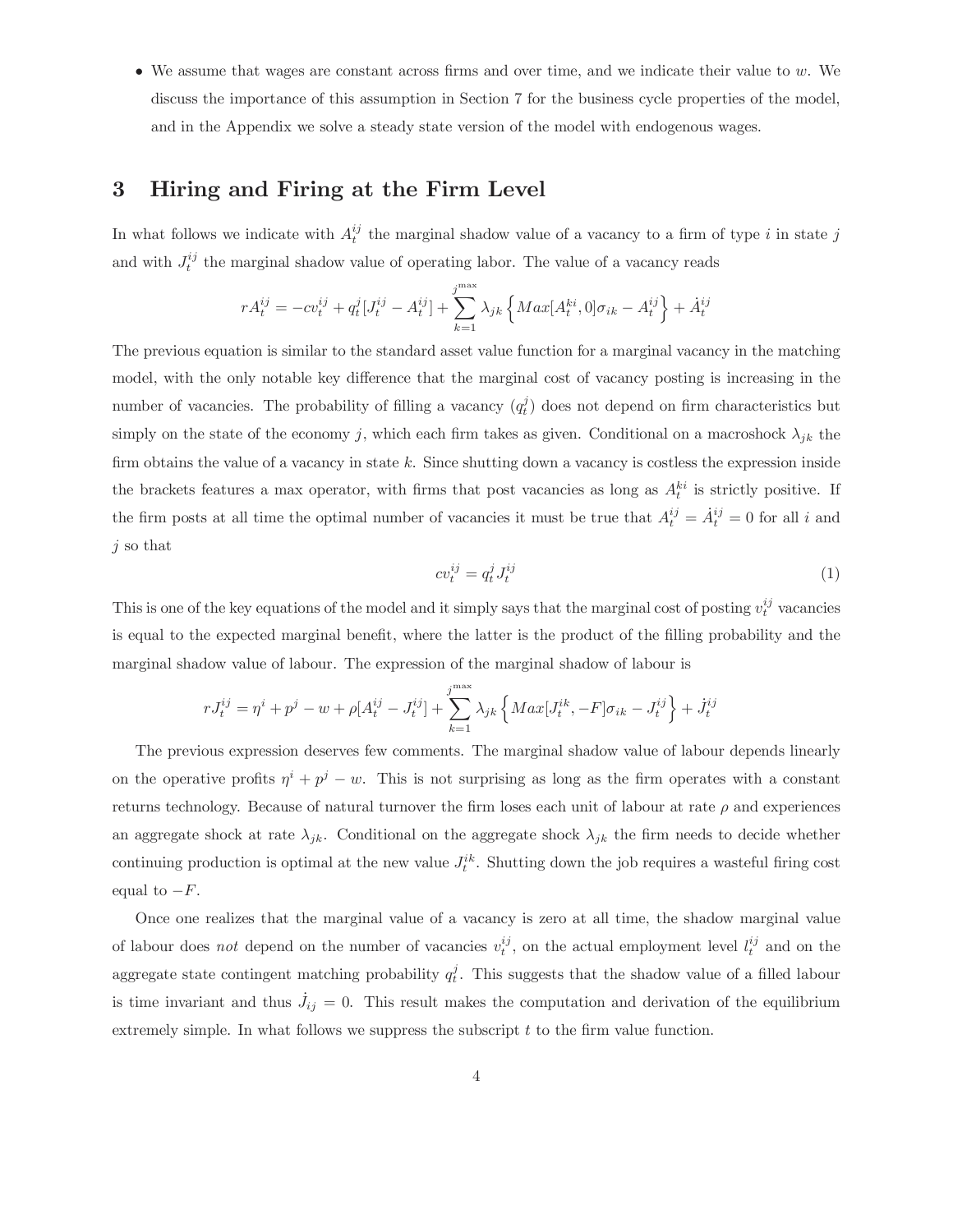The value of the marginal job  $J^{ij}$  fully describes the firm hiring and firing policy. In general, as long as the shadow value of labour is positive, i.e.  $J^{ij} > 0$ , the firm operates and posts a positive amount of vacancies. Indeed, we call a firm with positive  $J^{ij}$  a fully operative firm. Formally, the job creation condition of equation (1) shows that the number of vacancies posted is proportional to the value of  $J^{ij}$ . Intuitively, an increase (decrease) in productivity that leads to an increase (decrease) in  $J^{ij}$  leads to an increase in the number of vacancies posted while a negative shock leads to a contraction in the number of vacancies. Yet, as long as  $J^{ij} > 0$  is positive the firm posts vacancies. In formula, this reads

$$
v_t^{ij} = \begin{cases} \frac{q_t^j J^{ij}}{c} & \text{if } J^{ij} > 0\\ 0 & \text{if } J^{ij} \le 0 \end{cases}
$$
 (2)

Things are more complicated when the value of a firm, in the aftermath of a productivity shock, turns negative. First, whenever  $J^{ij} < -F$  the firm fires immediately all its employees and does not operate. The firm is *bankrupt* and the corresponding entrepreneurial idea  $i$  is idle. Thus, a firm that was previously operative and sudden experiences  $J^{ij} \leq -F$  fires all its workers and declares bankruptcy. Conversely, whenever  $0 \geq J^{ij} < -F$  the firm has incentives to stay in operation. Such firm freezes hiring, does not fire its workforce and downsizes through natural turnover at rate  $\rho$ . This suggests that employment dynamics is described by the following differential equations

$$
\dot{l}_t^{ij} = \begin{cases}\n q_t^j v_t^{ij} - \rho l_t^{ij} & \text{if } J^{ij} > 0 \\
-\rho l_{ij,t} & \text{if } 0 \ge J^{ij} > -F \\
0 & J^{ij} \le -F\n\end{cases}
$$
\n(3)

where  $\ddot{l}^{ij}_t$  is the dynamics of employment at the firm level. Whenever it is optimal to operate, that is whenever  $J^{ij} > 0$ , firm employment dynamics is denoted by the difference between job creation and job destruction. Job destruction at the firm level is driven by exogenous worker quits. Job creation is derived by the vacancy posting behavior and it is indicated with  $q_t^j v_t^j$ . No vacancy posting takes place when  $J^{ij}$  is negative and employment is either zero (in the case of bankruptcy) or decline with natural turnover (in the case of natural turnover). The previous expression allows us to formally define employment dynamics.

**Definition 1** Firm employment dynamics features a **hiring freeze** whenever the firm does not post any vacancy and does not replace departing workers. The firm is **bankrupt** whenever does not post any vacancy and does not hire any worker. The firm is **fully operative** whenever it posts vacancies and replaces departing workers.

Making use of the optimal vacancy posting behavior of equation (1), employment dynamics of a firm that is posting vacancy is

$$
\dot{l}_t^{ij} = \frac{(q_t^j)^2 J^{ij}}{c} - \rho l_t^{ij} \quad \text{if } J^{ij} > 0
$$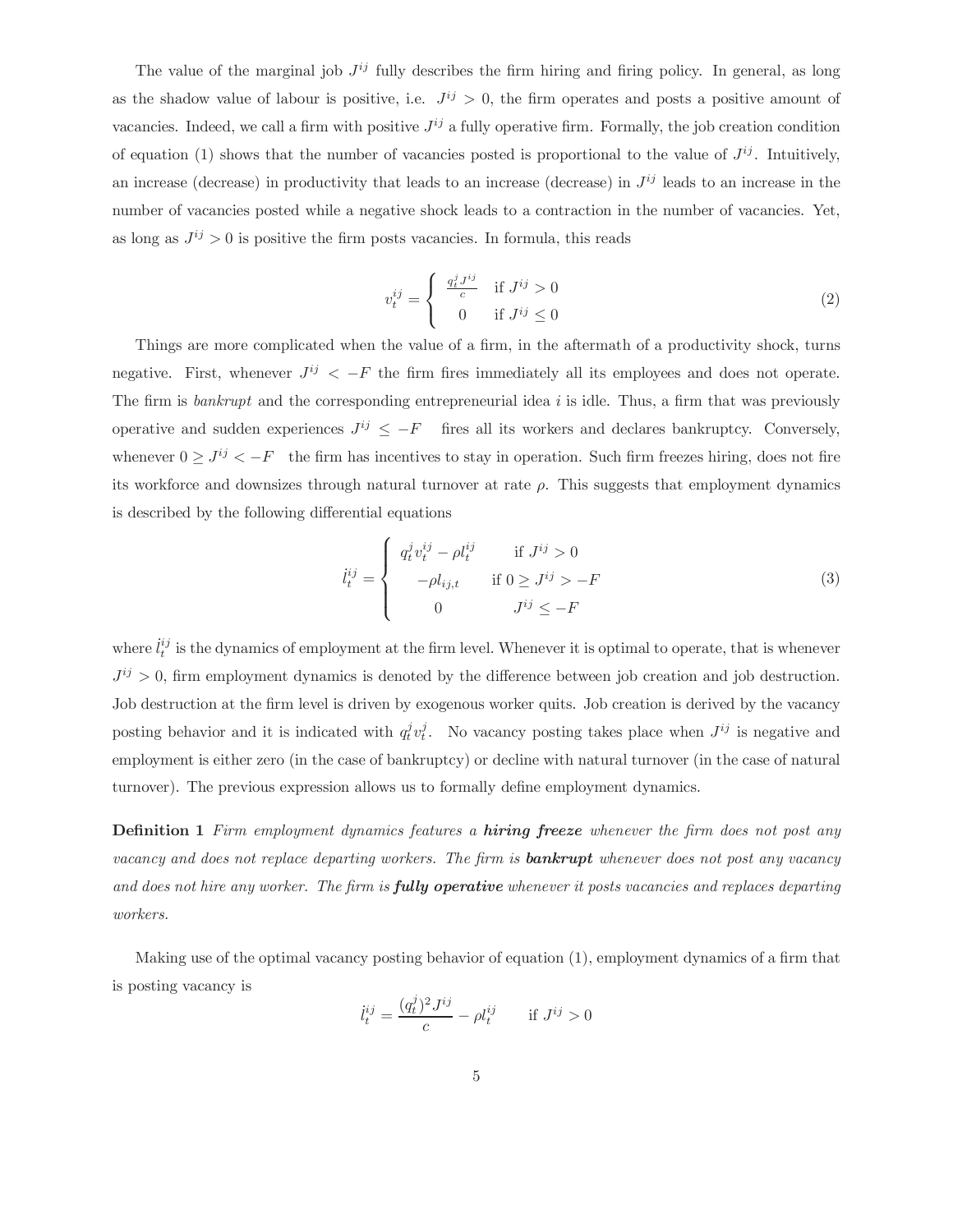**Proposition 2** Optimal hiring and firing of a type i firm is described by t-ple  $\omega_t^{ij} = \left\{ J^{ij}, v_t^{ij}, l_t^{ij} \right\}$  that specify a set of value function  $J^{ij}$ , vacancies  $v_t^{ij}$ , employment  $l_t^{ij}$  that satisfy i) optimal vacancy posting (equation 2) and ii) optimal employment dynamics (equation 3).

We can discuss at this stage an important equilibrium feature of the firm value function. The solution to the firm problem is obtained by the functional equation

$$
J^{ij} = \frac{p^j + \eta^i - w + \sum_{k=1}^{j^{\max}} Max[J_t^{ik}, -F] \sigma_{ik}}{r + \lambda_{jk} + \rho}
$$
\n
$$
(4)
$$

where it appears that the job value function is proportional to the productivity  $p^j + \eta^i$ . The following remark applies.

**Remark 3** Bankruptcy and Hiring Freeze are more likely in worse business conditions (lower  $\hat{y}$ ) and in firms with lower idiosyncratic component (lower i).

The model is completed by the workers' asset equations, which nevertheless do not play any specific role in the model with exogenous and fixed wage w. If we indicate with  $W_t^{ij}$  the value to a worker of being in firm i and with  $B_t^j$  the value of unemployment when the state of the economy is j, the value of a job to a worker in firm i reads

$$
rW_t^{ij} = w + \rho[B_t^j - W_t^{ij}] + \sum_{k=1}^{j^{\max}} \lambda_{jk} \left\{ [\phi^{ik} W_t^{ik} + (1 - \phi^{ik}) B_t^k] \sigma_{ik} - W_t^{ij} \right\} + \dot{W}_t^{ij}
$$

where w is the wage rate and  $\phi^{ik}$  is an indicator function that takes the value of 1 if a firm i keeps the job open in the aftermath of a macroeconomic shock from state  $j$  to state  $k$ . Finally, the value of unemployment reads

$$
rB_t^j = b + \frac{V_t^j}{U_t^j} q_t^j \left[ \sum_i \left( \frac{m^i}{M_t^j} \right) W_t^{ij} - B_t^j \right] + \sum_{k=1}^{j^{\max}} \lambda_{jk} \left\{ B_t^k \sigma_{ik} - W_t^{ij} \right\} + \dot{B}_t^j \tag{5}
$$

where b is a specific unemployed income,  $M_t^j$  are the cumulative ideas/firm that are active in state j and  $\frac{V_t^j}{U_t^j} q_t^j$  is the job finding probability for an unemployed worker when aggregate conditions are j. Note that the workers' asset equations, and particularly the value of unemployment  $B_t^j$  do depend on the state of the economy and on the job filling rate  $q_t^j$ , so that the pure time derivative is necessarily present in equation 5.

# 4 Aggregate State Contingent Steady State and General Equilibrium

As we indicate with  $m^{i}l^{ij}_{t}$  the number of workers in firm of type i, the allocation of workers across state is

$$
U_j + \sum_{i=1}^I m^i l_t^{ij} = 1
$$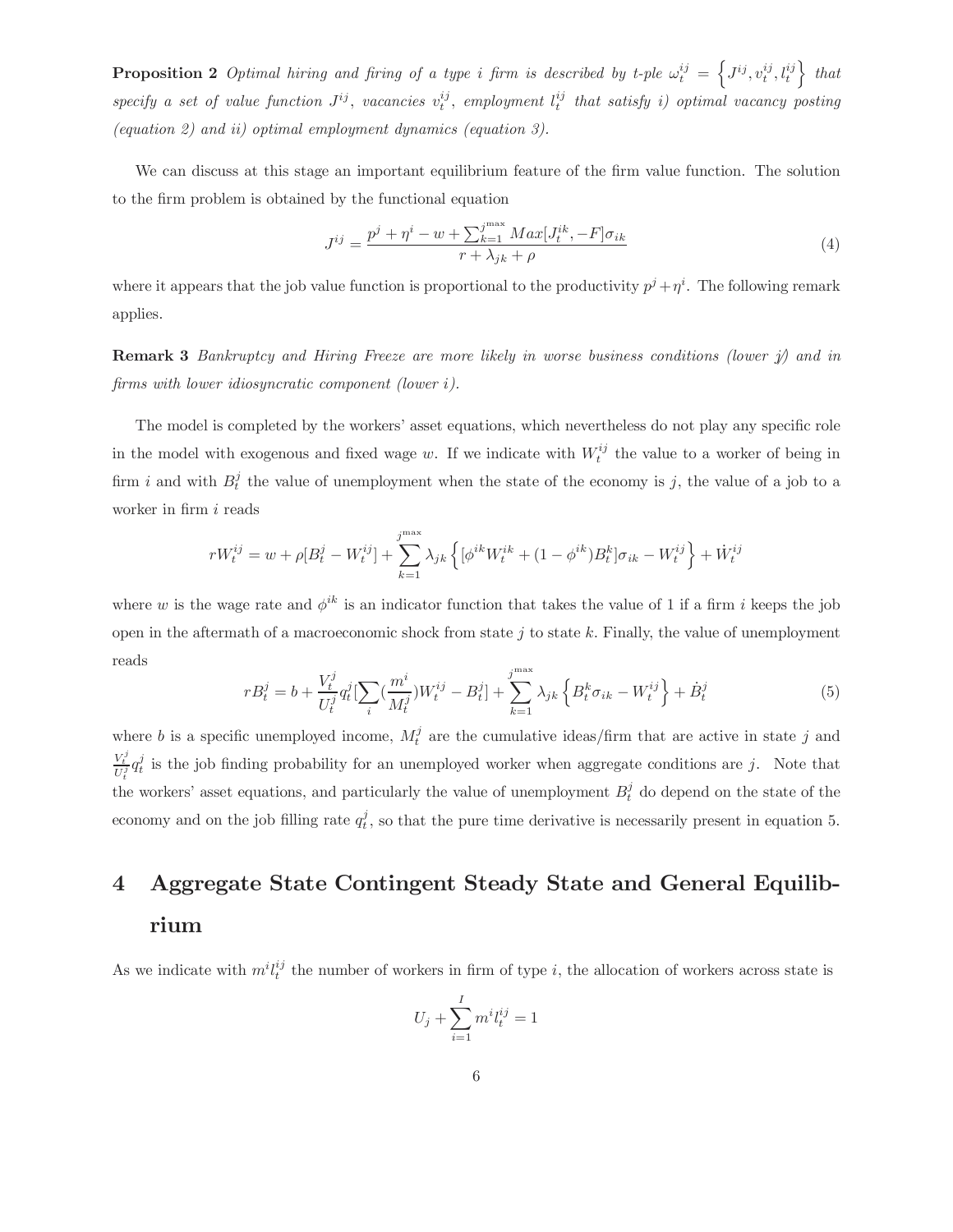where  $U_j$  is aggregate unemployment when the state of the economy is j.

One can think of an aggregate state contingent equilibrium as a situation in which the economy would eventually settle if there were no more changes in aggregate productivity (Rogerson Pries, 1998). This means that in an aggregate state contingent equilibrium vacancy posting and total employment at each firm  $i$  are constant and so is aggregate unemployment. For a firm for which operating is optimal, employment is constant whenever there is no aggregate shock and the number of vacancies posted is identical to job destruction induced by natural turnover.

Definition 4 In an aggregate state contingent steady state all time varying variables are constant.

When employment in each firm  $i$  is constant, job creation is equal to job destruction at the firm level and employment in firm of type  $ij$  is

$$
l^{ij} = \frac{(q^j)^2 J^{ij}}{\rho c} \qquad \forall J^{ij} > 0
$$

where the steady state variables are not indexed by time to indicate that are constant in steady state. The measure of vacancies in each hiring firm is

$$
v^{ij} = \frac{q^j J^{ij}}{c} \qquad \forall J^{ij} > 0 \tag{6}
$$

Unemployment in state of the economy  $j$  is

 $\left(\right)$ 

$$
U_j = 1 - \sum_i m^i \frac{q^{j2} J^{ij}}{\rho c} \qquad \forall J^{ij} > 0 \tag{7}
$$

where the latter equation made use of the vacancy posting in firm  $ij$  of equation (6). The aggregate number of vacancies in each aggregate state is

$$
V_j = q^j \frac{\sum_i m^i M a x [J^{ij}, 0]}{c} \tag{8}
$$

where the max operator is consistent with the fact that vacancies are posted only in firms with positive value functions  $J^{ij}$ . An aggregate equilibrium is a value of  $q^j$  consistent with the value assumed at the firm level in their hiring and firing decision. Formally, the aggregate definition of  $q<sup>j</sup>$  must satisfy the following consistency requirement

$$
q^{j} = \left(\frac{\gamma V_{j}}{U_{j}}\right)^{-\alpha} \tag{9}
$$
\n
$$
q^{j})^{-\frac{1}{\alpha}-1} = \frac{\gamma \sum_{i} m^{i} \frac{Max[J^{ij},0]}{c}}{1 - (q^{j})^{2} \sum_{i} m^{i} \frac{Max[J^{ij},0]}{\rho c}}
$$
\n
$$
(q^{j})^{\frac{1+\alpha}{\alpha}} = \frac{\rho - k^{j}(q^{j})^{2}}{\gamma k^{j} \rho} \tag{10}
$$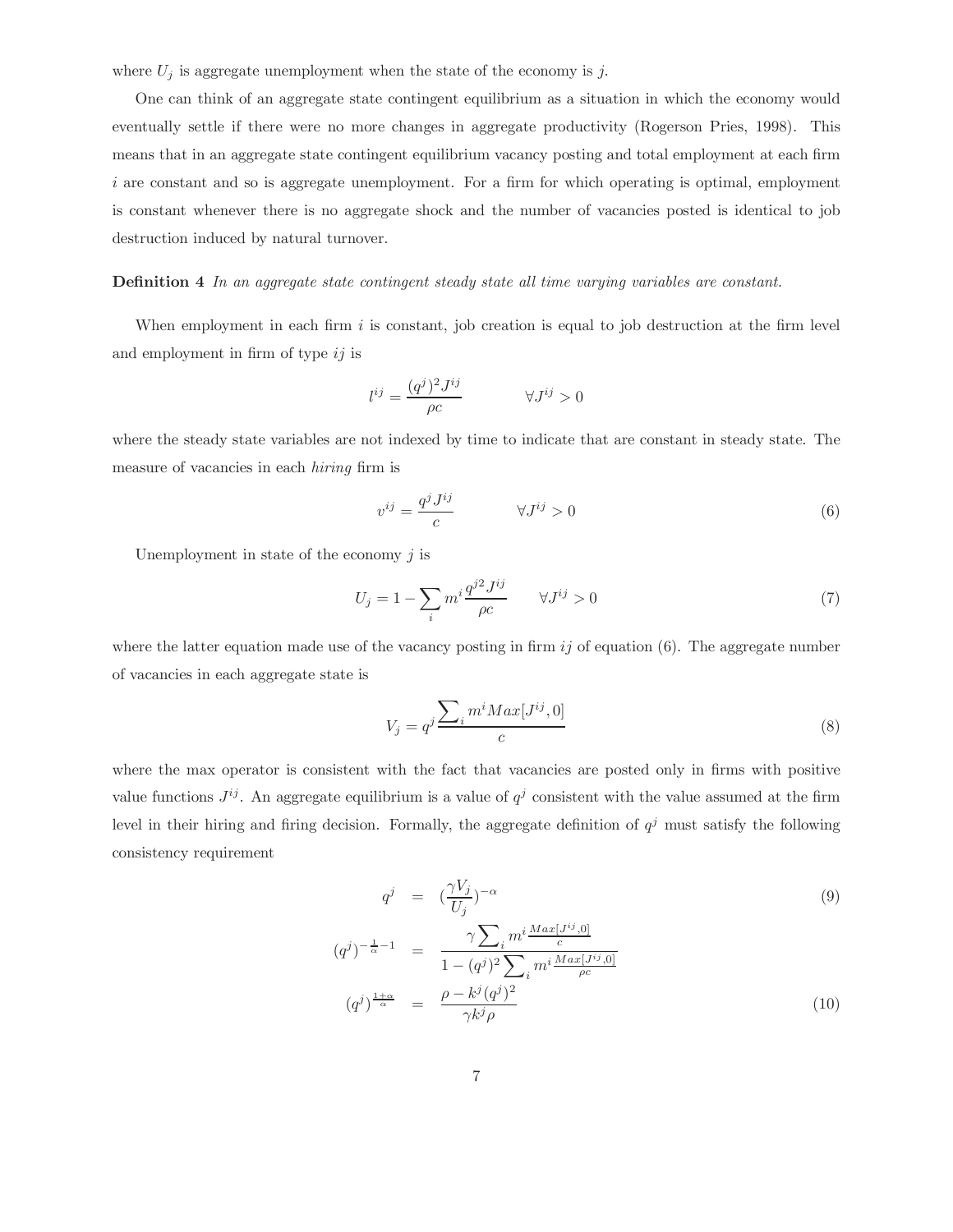where we define the constant  $k^j$  as

$$
k^{j} = \frac{1}{c} \sum_{i:J^{ij} > 0} m^{i} J^{ij}
$$
 (11)

so that only hiring firms are considered in equation (10). The constant  $k^{j}$ , which records the set of parameters and functions that vary with the aggregate state will play a key role in the dynamic analysis of the next sections.

**Definition 5** An aggregate state contingent equilibrium in state j is a set of value functions  $J^{ij}$ ,  $A^{ij}$ , employment level  $l^{ij}$ , vacancies  $v^{ij}$  and a value of the job filling rate  $q^j$  that satisfy

- optimal vacancy posting;
- optimal employment;
- *steady state employment*;
- aggregate consistency in  $q^j$ .

We are already in a position to proof the following proposition

## **Proposition 6** An aggregate state contingent equilibrium with positive  $q^j$  exists and it is unique if and only if  $k^j>0$

Proof. To proof the uniqueness of the equilibrium it suffices to study the slope of the r.h.s and the l.h.s of equation (10). The l.h.s side is a monotonically increasing convex function of  $q^j$  that crosses the origin. The r.h.s. is a parabola with a maximum at  $(\frac{k^j}{\gamma})^{1/2}$ . The key condition for uniqueness and existence is that the parabola displays positive values in the origin, or that  $k^j > 0$ , which is simply a condition for a viable labor market, in the sense that it ensures that a positive number of vacancies is posted in equilibrium.

The solution of the equilibrium works as follows. First, from equation (4) the set of value functions  $J^{ij}$  is obtained. Next, the general equilibrium value of  $q<sup>j</sup>$  is derived by equation (10). Finally, once the job finding rate is determined, equilibrium unemployment is determined by equation (7) and the aggregate number of vacancies is given by equation (8).

The aggregate model features a negative relationship between the unemployment rate and the stock of vacancies, or a Beveridge curve as it is typically known in the literature. Formally, in steady state unemployment is constant if inflows are equal to outflows or

$$
\rho(1 - U^j) = \frac{V^j}{U^j} q^j U^j
$$

where  $\frac{V^j}{U^j}q^j$  is the workers' job finding rate. Rearranging one has

$$
U^J=1-\frac{q^j}{\rho}V^J
$$

which is a negative relationship between the unemployment rate and the aggregate stock of vacancies consistent with constant unemployment.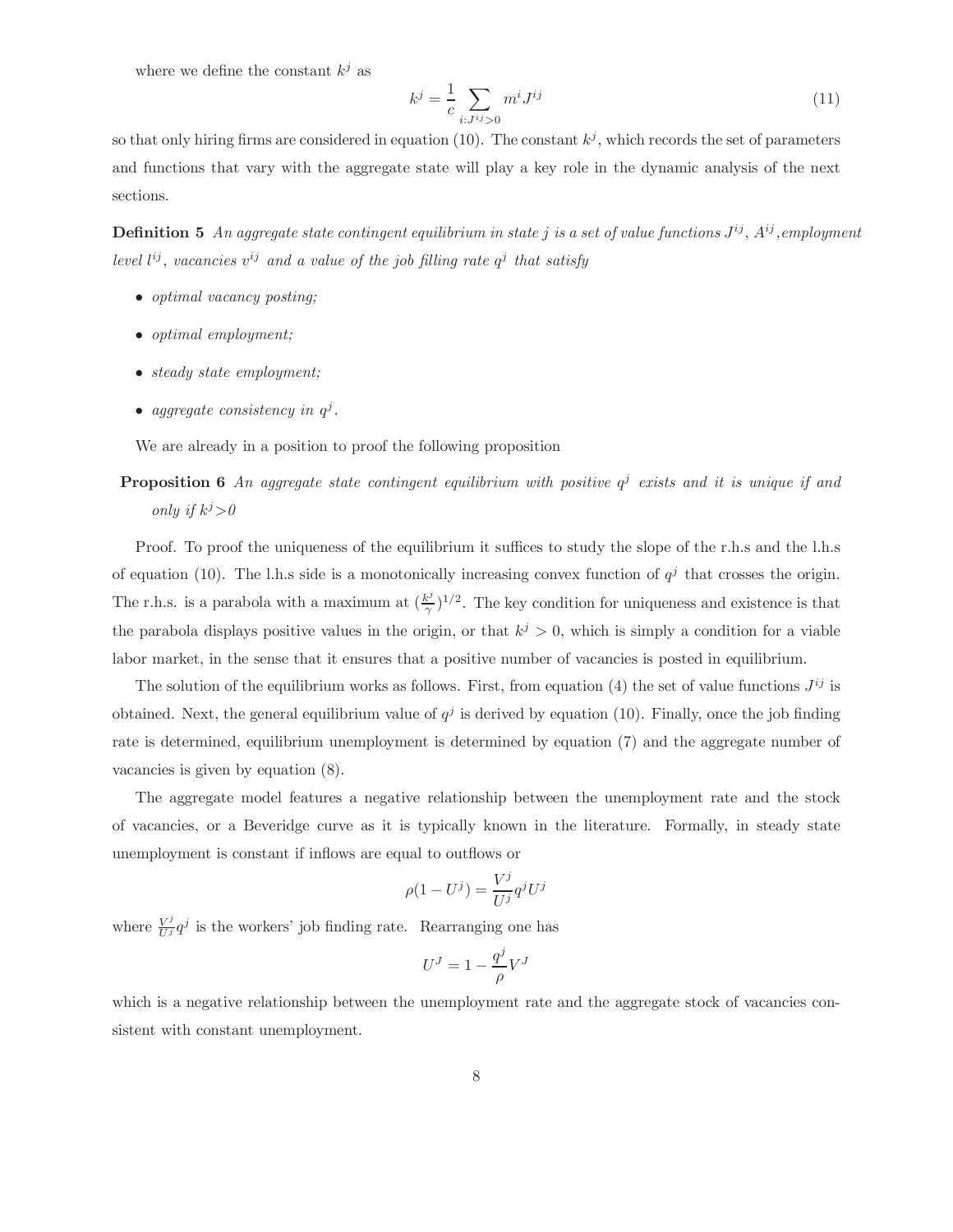

Figure 1: Existence and Uniqueness of an Aggregate State Contingent Equilibrium

#### 4.1 Basic Comparative Static

Basic comparative static around the state contingent steady state can easily be performed with respect to the job filling rate. All results are in line with the equilibrium unemployment matching models (Pissarides 1985, 2000), even though in such models the key macro variable is typically market tightness, or the aggregate vacancy unemployment ratio  $\frac{V^J}{U^J}$ , a variable that is negatively related to the job filling rate by the matching function. The job filling rate  $q^j$  depends directly, through equation (10), on the parameters  $\rho, \gamma, \alpha$ , and  $k^j$ , where  $k^j$  is it self a function of the rest of the structural parameters at the firm level. In the appendix we report the formal derivation of the comparative static results.

The comparative steady state statistics can be studied graphically under the assumption that there is only one type of firm (i.e I = 1), and that  $\lambda$  is equal to zero. In this case the fixed point  $q^j$  is the solution to

$$
(q^j)^{\frac{1+\alpha}{\alpha}} = \frac{c(r+\rho)}{\gamma m(p+\eta - w)} - \frac{(q^j)^2}{\gamma \rho} \tag{12}
$$

Table 1 summarizes the comparative static effects of the key parameters of the model. The effect on the job filling rate is analytically determined, while the effect on the other key macrovariables, notably the unemployment rate, the stock of vacancy and their ratio, is determined by numerical simulations around the steady state calibrated in section 5.

The aggregate productivity  $p$  is the key parameter and represents the driving force in our business cycle analysis of the next sections. An increase in aggregate productivity reduces the job filling rate  $q<sup>j</sup>$ . Analytically such effect is determined by the positive relationship between p and  $k<sup>j</sup>$  and on the negative relationship of the latter on  $q<sup>j</sup>$  in equation 10, as shown in the appendix. The graphical interpretation is obtained from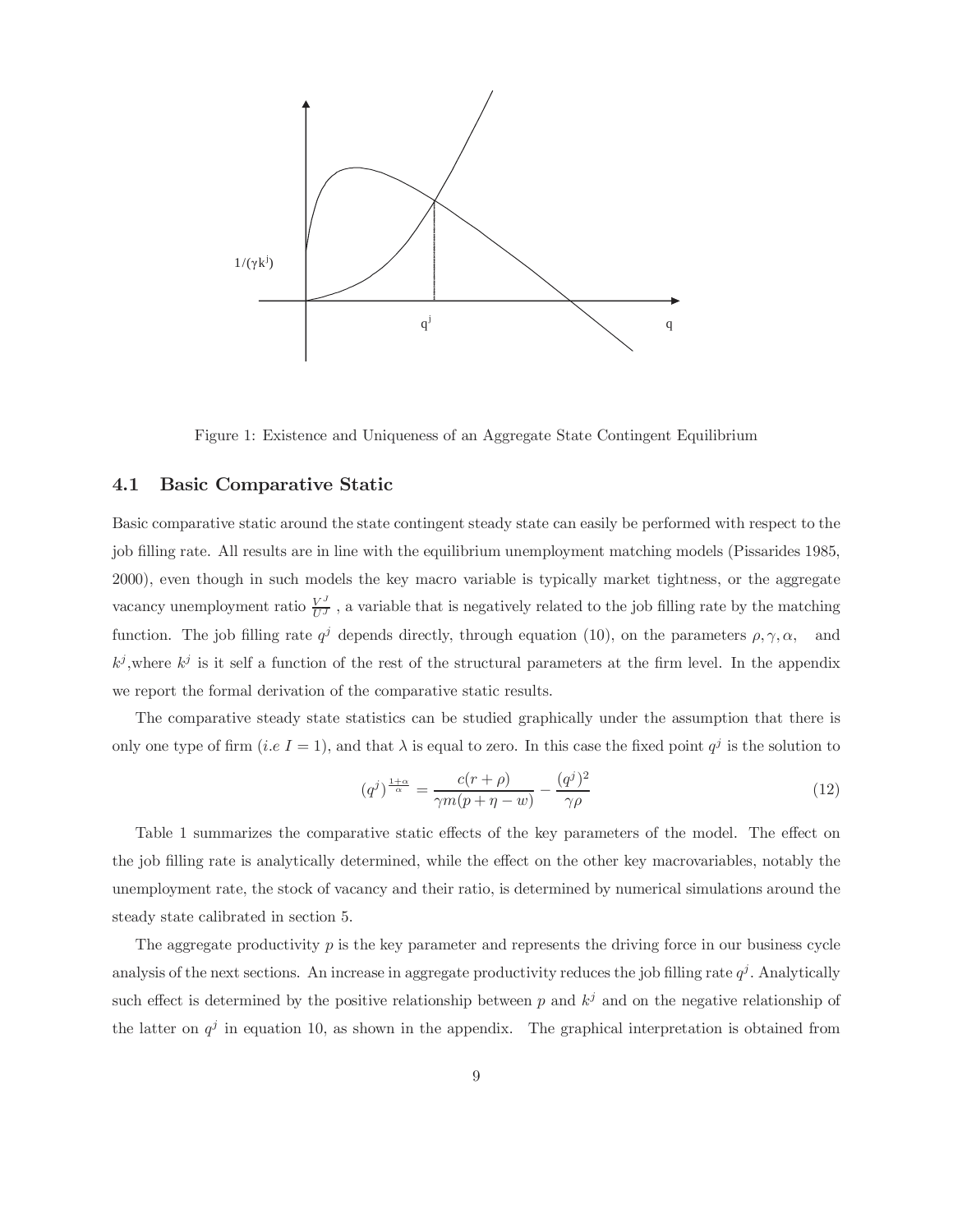shifting the r.h.s of equation 12. The economics works as follows. An increase in productivity increases the marginal value of the job, so that firms' incentive to post new vacancies are higher, thus increasing the vacancy unemployment ratio. In equilibrium, firm competition for hiring unemployed workers increases and each firm finds it more difficult to fill in the new vacancies. The other side of the coin, typical of search market, is that unemployed workers will find jobs more easily. The total effect of aggregate productivity on the unemployment rate is thus the result of two opponent forces: a negative effect through the value of the job  $J^i$  and a positive effect through the job filling rate  $q^j$ . In equilibrium the first effect dominates, so that unemployment is countercyclical vis-à-vis changes in the aggregate productivity. Similar effects are at work for the aggregate vacancy rate.

The parameter  $\gamma$  is a pure friction parameter in the matching function, and it thus reduces the job filling rate, the vacancy unemployment rate and increases the unemployment rate.

The discount rate reduces the firm value function and in turns reduces the firm incentives to post new vacancies. In equilibrium the job filling rate is larger, as analytically identified by the negative relationship between q and  $k^j$  and by the negative effect of the discount rate on  $k^j$ . In turn, the vacancy unemployment rate is lower, unemployment rate is larger and so is the aggregate stock of vacancies.

The effect of the natural turnover rate  $\rho$  on the job filling rate is more complicate, since the turnover rate affects  $q^j$  directly as well as indirectly through the effect of the turnover rate on the parameter  $k^j$ . The latter effect is similar to a larger discount rate on the firm value function while the former is akin to a shift of the Beveridge curve. As shown in the Appendix, the two effects reinforce each other and larger turnover rate  $\rho$ reduces the job filling rate. Further, in the aggregate economy unemployment increases and the number of vacancies fall.

When the model features more than one type of firms the conditional steady state displays also a distribution of workers across different firms. In steady state, the proportion of workers in each firm of type i is  $m^i l^{ij} = \frac{m^i (q^j)^2 J^{ij}}{\rho c}$  and the model features a distribution of employment across firms with each employment size  $l^{ij}$  having a weight proportional to the number of firms of type i.

|                                                | a | $V^{\jmath}$<br>т т 1 | т 7 Ј | 77 |
|------------------------------------------------|---|-----------------------|-------|----|
| Parameter                                      |   |                       |       |    |
| $\boldsymbol{p}$                               |   |                       |       |    |
| ρ                                              |   |                       |       |    |
|                                                |   |                       |       |    |
| $\overline{r}$                                 |   |                       |       |    |
| $\boldsymbol{m}^i$                             |   |                       |       |    |
| The effect on $q^j$ is analytically determined |   |                       |       |    |
| The effect on other variables is based         |   |                       |       |    |
| on simulation of the calibrated economy        |   |                       |       |    |

Table 1: Comparative Static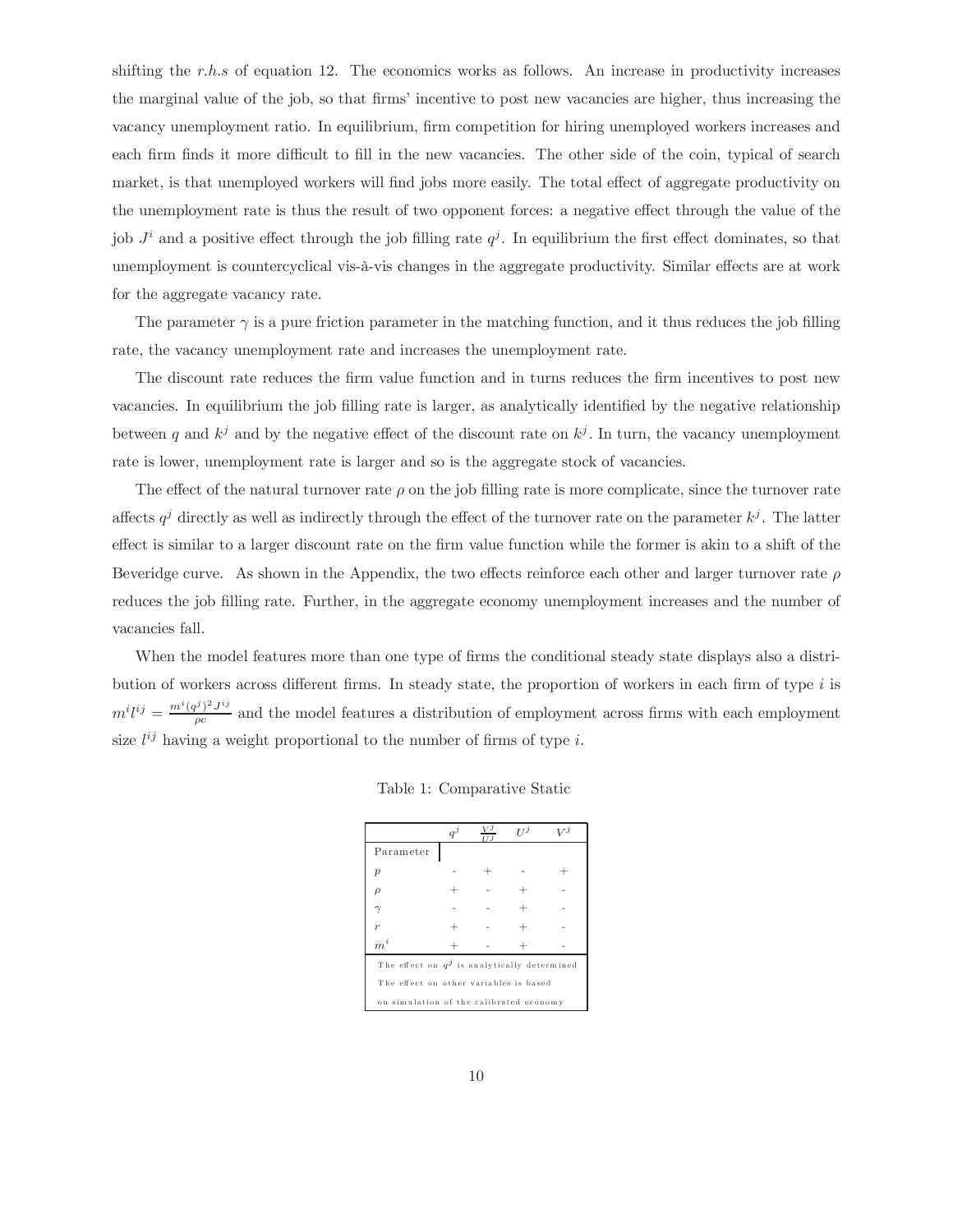

Figure 2: The effects of an increase in productivity  $p$ 

#### 4.2 Dynamics around the state contingent steady state

We first consider the economy in state contingent equilibrium  $q<sup>j</sup>$  and ask whether, starting from a general initial value  $q_o$ , the economy converges to the unique value  $q^j$ . Technically the aggregate consistency between  $q_t^j$  at the firm level and in the aggregate economy must hold at all times. So at each point in time it must be true that

$$
(q^j_t)^{-\frac{1}{\alpha}}=\frac{\gamma q^j_t k^j}{1-\sum\limits_i m^i l^{ij}_t}
$$

where  $k^j$  is given by equation (11). After a few steps of Algebra (see Appendix), using the definition of employment dynamics one easily obtains

$$
\dot{q}_t^j = -\frac{1}{\gamma} (q_t^j)^{2-\frac{1}{\alpha}} + \frac{\rho}{\gamma k^j} (q_t^j)^{-\frac{1}{\alpha}} - \rho q_t^j
$$

The previous equation is a nonlinear differential equation in  $q_t^j$  which governs the behavior of the aggregate economy given a state j. Setting  $\dot{q}_t^j = 0$ , after a few step of algebra one finds that

$$
(q_t^j)^{\frac{1}{\alpha}+1} = \frac{\rho - k^j (q_t^j)^2}{\gamma \rho k^j}
$$

which is obviously the steady  $q^{j}$  derived in equation (10). The following proposition establishes the key result

Proposition 7 The unique state contingent steady state is globally stable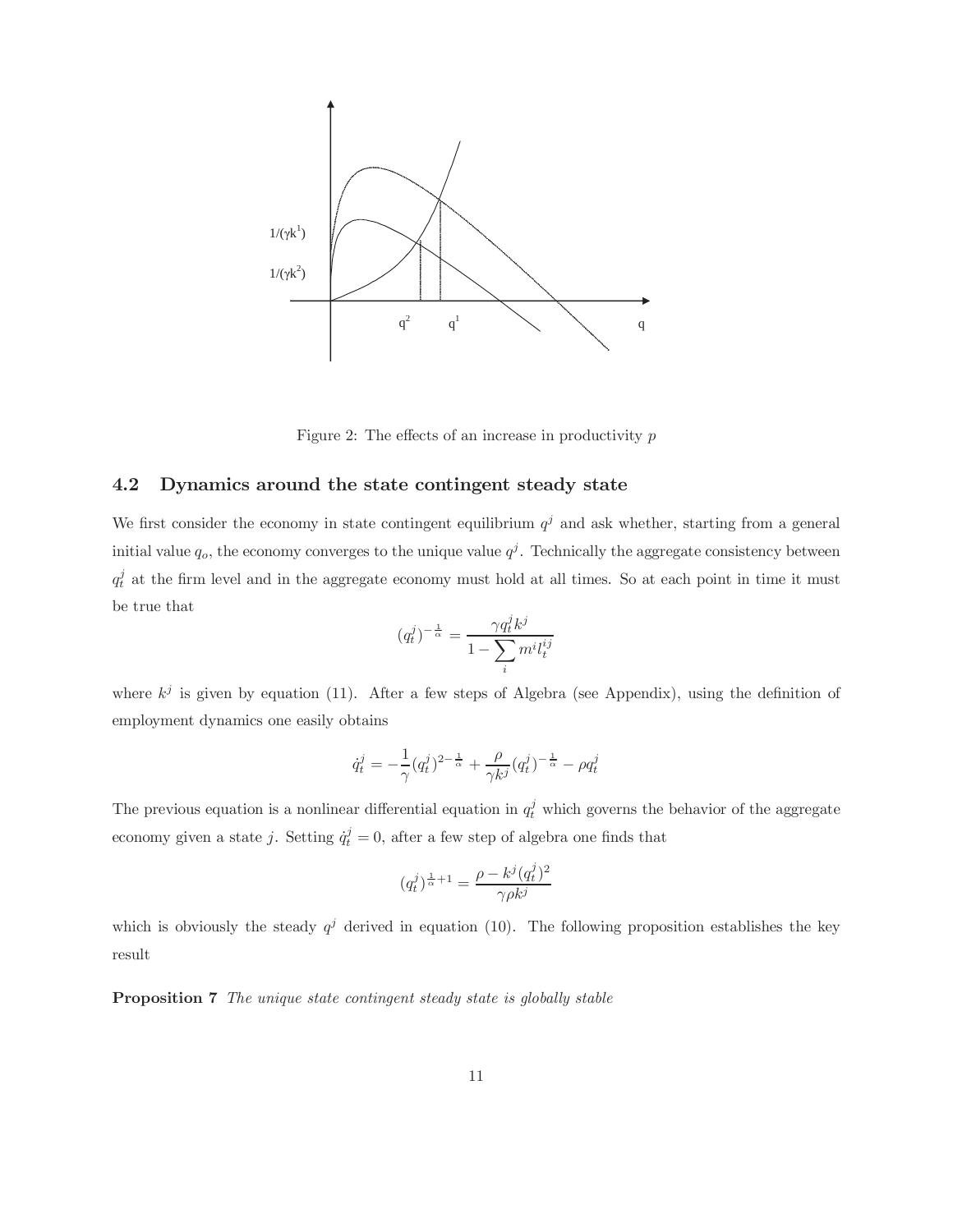

Figure 3: Fundamental Differential Equation for Different Values of  $\alpha$ 

To proof the result we write the differential equation as

$$
\dot{q}_t^j = -\frac{1}{\gamma} (q_t^j)^{2-\frac{1}{\alpha}} + \frac{\rho}{\gamma k^j} (q_t^j)^{-\frac{1}{\alpha}} - \rho q^j
$$

Since  $\dot{q}^j_t$  crosses zero at most once the stability is global. Further, in taking the derivative of the right hand side one has

$$
\frac{\partial \dot{q}^j_t}{\partial q} = -(2-\frac{1}{\alpha})\frac{1}{\gamma} (q^j_t)^{1-\frac{1}{\alpha}} - \frac{1}{\alpha}\frac{\rho}{\gamma k^j}(q^j_t)^{-\frac{1}{\alpha}-1} - \rho
$$

which is definitely negative when  $\alpha > \frac{1}{2}$ . When  $\alpha \leq \frac{1}{2}$  there can be different dynamic acceleration but the global stability is ensured by the uniqueness of the zero. Taking the limit of  $\dot{q}_t^j$  it is immediate to see that  $\lim_{q_t \to 0} \dot{q}_t^j = +\infty$ . Figure 3 shows the fundamental differential equation for  $\alpha = 1/2$  and  $\alpha = 0.3$ . In the latter case, the equilibrium is still unique but  $\dot{q}_t^j$  is not monotonic.

#### 4.3 Business Cycles

The fundamental differential equation of the model has a unique stable equilibrium but can not be solved analytically. Yet, numerical solutions are easily obtained.<sup>1</sup> Given an initial condition on the fob filling rate  $q_0^j$ , with the solution to the differential equation  $q^j(t)$  it is possible to to obtain a full dynamic path toward the steady state also for unemployment  $U_t^j$  and the stock of vacancies  $V_t^j$ . The system is then described by a  $t - ple \Omega_t = \left\{ p^j, q_t^j, V_t^j, U_t^j \right\}$ 

The stochastic version of the model is represented by fluctuations around different state contingent steady states. The state of the economy is described by the aggregate productivity  $p^{j}$ , and following a change in

<sup>&</sup>lt;sup>1</sup>The numerical solution of the differential equation is obtained with the  $ode23$  command in matlab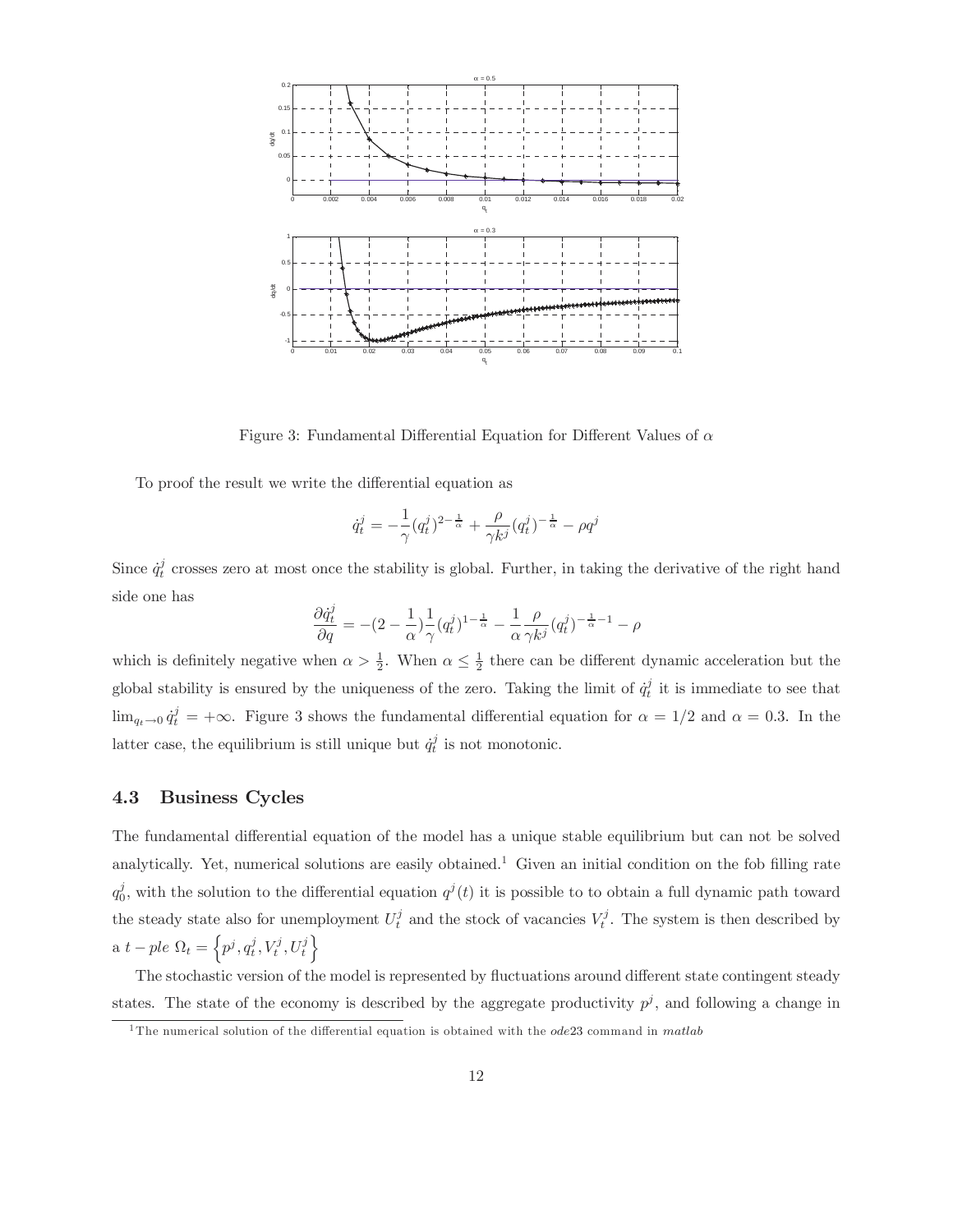

Figure 4: Differential Equation in Good an Bad Times

state  $p^k$  the economy will jumps to a new differential equation  $q_t^k$ .

In the basic calibration of the next section we work with a stochastic model with two different values  $p<sup>1</sup>$  and  $p<sup>2</sup>$  so that the differential equation is fully characterized by two key constants  $k<sup>1</sup>$  and  $k<sup>2</sup>$ . Figure 4 reports the differential equation in the good state  $(p^{j} = p^{2}$  and  $k = k^{2} = k_{g}$ ) and bad states  $(p^{j} = p^{1}$  and  $k = k<sup>1</sup> = k<sub>b</sub>$ ). Note that the economy in good times (when  $k<sup>j</sup> = k<sup>2</sup>$ ) jumps to a lower differential equations and features a lower steady state value of  $q^j$  ( $q^2 < q^1$ ) in line with the comparative static of the previous section.

Figure 5 plots the full path of the economy as the state switches from one state to the other. The convergence is fairly fast, and the system increases (decreases) monotonically as it moves from the good (bad) to the bad (good) state.

### 5 Baseline Calibration and Simulation

The paper focuses on the cyclical properties of the U.S. labour market, as recently summarized by Shimer (2005a). He reports the key cyclical statistics for the six key macro variables in the labour market, namely the unemployment rate, the vacancy rate, the vacancy unemployment ratio, the job finding rate, the separation rate and aggregate productivity. In line with the business cycle literature, all variables are reported in cyclical component, measured as percentage deviation from a smoothing parameter (which is an HP filter with smoothing parameter  $10^5$ ). The key summary statistics analyzed are the standard deviation and autocorrelation of each cyclical component, and their correlation matrix. The statistics compiled by Shimer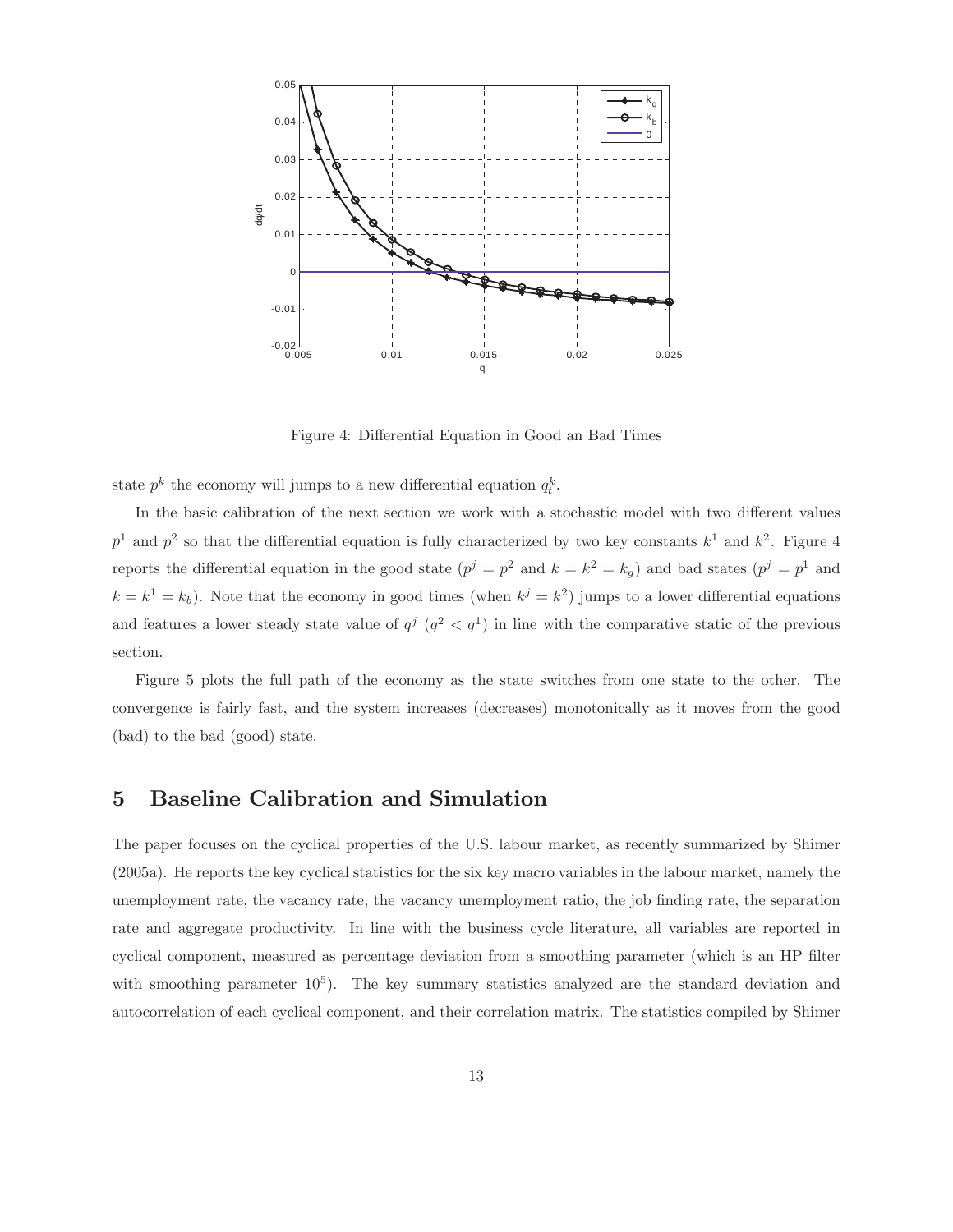

Figure 5: Time profile of  $q^{j}(t)$  in good and bad times

are reported in Table 2 and we refer to the original work for the detailed definition of each variable.

Aggregate productivity, which features a standard deviation of 2 percent, is assumed as the driving force in most macromodels of the labour market. Fluctuations in the separation rate are considered a further potential driving source, even though in the current paper we take them as fixed. What is called in the literature as the Shimer puzzle is the large volatility of the vacancy unemployment ratio. In the U.S. quarterly time series the  $v/u$  ratio features a standard deviation around 40 percent, approximately 20 times larger than the standard deviation of productivity. This suggests that the U.S. labour market features a large degree of amplification of business cycle shocks, and the claim of Shimer is that such amplification power is missing in the baseline matching model. Note that the ratio of the two standard deviations, measured in log differences around a smooth trend, is also a measure of the elasticity of the vacancy unemployment ratio to productivity changes, and features a value of 19.3. In the real world the vacancy unemployment ratio responds to various shocks so that the empirical elasticity is lower. One way to estimate this is to regress the cyclical component of the  $v/u$  ratio on productivity. The result can be read directly from Table 2, since the regressor is just the ratio of the two standard deviations times their correlation (0.39 in the Table). The value of the elasticity one obtains in this case is thus 7.56.

The baseline calibration that we propose shows the strong similarities between the model proposed and the standard matching model. The similarity is particularly strong when the model does not feature any hiring freeze or any bankruptcy. In other words, we base our initial calibration to an economy with only one type of firm  $(I = 1)$ . Yet, as long as  $j<sup>max</sup> > 1$  the economy is subject to aggregate productivity shocks and it fluctuates around different state contingent steady states. In what follows we show that the model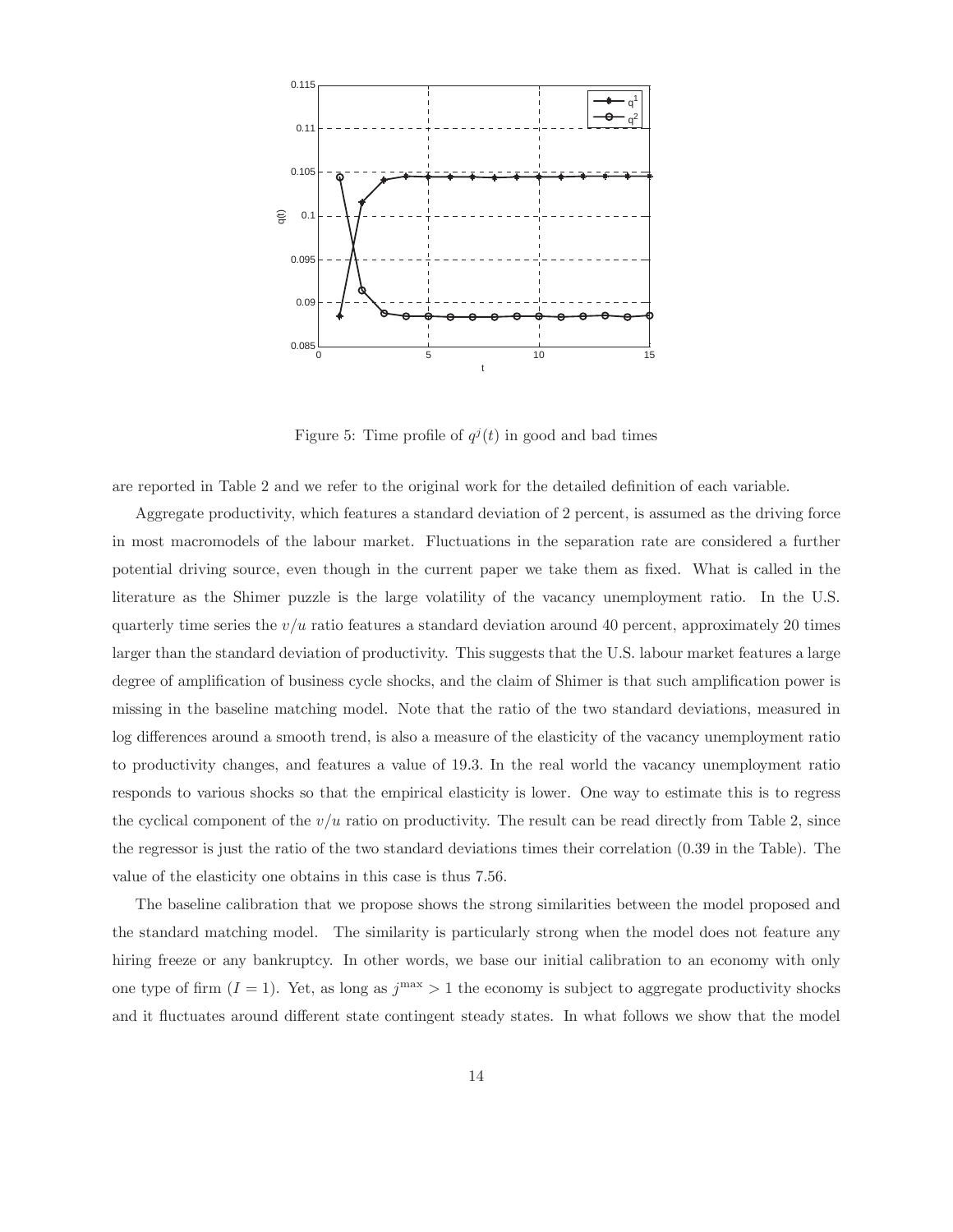features cyclical properties very similar to the baseline calibration proposed by Shimer (2005a), and indeed fails largely to account for the cyclical variability of the vacancy unemployment ratio.

The calibration is displayed in Table 3. We take the period as representing 1 quarter. The matching function requires to specify two parameters: the matching elasticity  $\alpha$  and the matching constant (the friction parameter  $\gamma$ ). The matching elasticity is a key parameter for the stability of the key differential equation. It is set in Table 3 to 0.5, a value that is largely recognized in the empirical literature (Petrongolo and Pissarides 2001) as a central value in the range of available estimates. The matching constant is chosen so that the average unemployment rate displayed in the simulation matches the average monthly U.S. unemployment of 5.6 percent over the reference period.

The stochastic process requires setting a value for the average productivity, specifying the number of aggregate states  $(i.e. j<sup>max</sup>)$  and their transition rates. For the average productivity level we follow Shimer (2005a) and set an average productivity level equal to 1. For the stochastic process, we follow a minimalist approach and we work with only two aggregate states and a fixed transition rate.  $\lambda$  is set to 0.02 and the values of  $p_2$   $p_1$  are chosen so that the standard deviation of the cyclical component of productivity in the model generated data (using a smoothing parameter of  $10^5$  as in the original data) is roughly equal to 0.02.

The natural turnover rate is 0.9 and is set so as to obtain an aggregate quarterly unemployment inflows consistent with the average statistics compiled by Shimer, which reports an average monthly job separation rate equal to 0.0374. The pure interest rate is set to 0.015. The firing costs are set equal to zero in the baseline calibration, and take a positive (small) value only when we model hiring freeze in section 6.3.

The fixed wage rate is the most important parameter to set for the model's dynamic properties, as we show in the discussion on the literature in Section 7. In what follows we set a value of the wage equal to 0.75, which induces an amplification of the model similar to the Shimer calibration of the MP model with endogenous wages. Note that the size of the wage determines also the value of operational profits. A value of 0.75 corresponds to sizeable profits and rents from market participation.

The marginal cost of vacancy is equal to 0.7, so that it represents some 70 percent of flow output. While this number looks high, it has no impact on the calibration of the elasticity of the vacancy unemployment ratio. This feature is well known in the literature, and it is further confirmed in the discussion of Section 7. The value of c, and particular the ratio of c to the mass of firms  $m$  is important for calibrating the average value of the job filling rate and the job finding rate<sup>2</sup>. While there is no estimate of the job filling rate, the job finding rate estimated by Shimer amounts to a quarterly value of 1.35. Our calibration is meant to capture this key average statistic. To simulate the model with firm heterogeneity the last parameters to set are the firm idiosyncratic component (the productivity of the representative firm) and the number of firms.  $\eta_2$  is set

$$
\gamma \rho q^3 + q^2 = \frac{c}{m} \frac{(r+\rho)\rho}{(p+\eta-w)}
$$

<sup>&</sup>lt;sup>2</sup>The key steady state relationship for q with  $\alpha = 1/2$  and only one type of firms is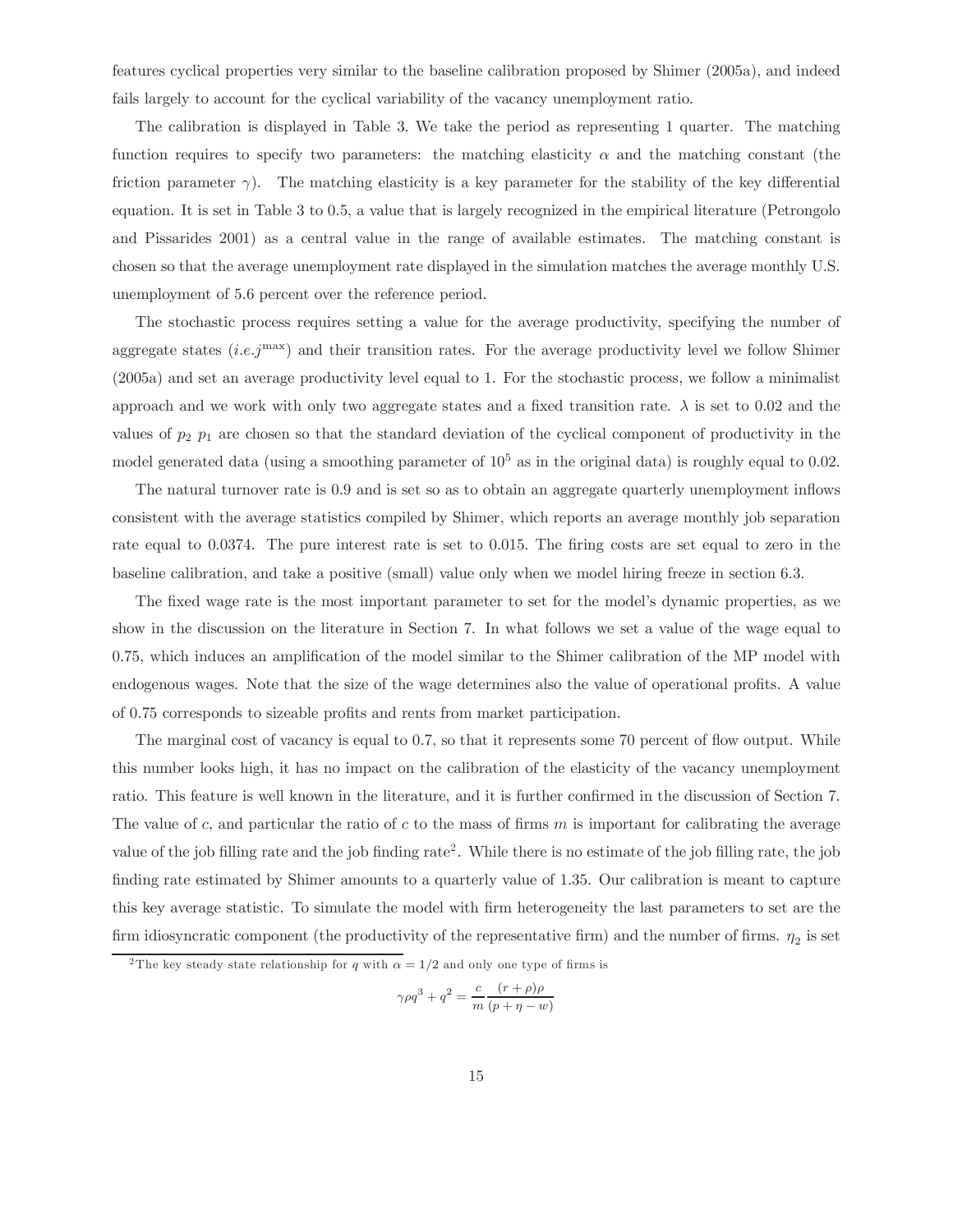for simplicity to 0. The choice of the parameter  $m_2$  is set also to target an average vacancy unemployment ratio equal to 1, a value that is often taken as a reference point.

The simulations are based on 100 repetitions of time series of 500 periods with the first 100 observations that are disregarded to reduce the importance of initial conditions. The simulated statistics are logged and filtered with the same filter parameter of  $10^5$ . The results of the baseline simulations are reported in Table 4. The standard deviation of productivity is indeed very close to the 2 percentage standard deviation presents in U.S. data. The autocorrelation of the macrovariables is also very high, slightly lower than the actual one mainly because of the autocorrelation displayed by our simple stochastic process.

The model captures well the correlation between unemployment and the other key variables. The negative correlation between unemployment and vacancies, or the Beveridge curve as it is known and presented above, is very much present in the model generated data. The other correlations are also as negative as in the data.

The striking feature of the model in Table 4 is its inability to match the cyclical standard deviations. With a cyclical variation of aggregate productivity of around 2 percentage point, the cyclical variation of the vacancy unemployment ratio is 0.040, against a value in the U.S. data of 0.382. The variability displayed by the model is an order of magnitude lower than what is displayed by the U.S. data. The elasticity of market tightness over employment is indeed 2.0, very similar to Shimer (2005a, Table 3). In this sense, the model we propose features the same cyclical characteristics of the baseline matching model with endogenous wages.

As pointed out by Mortensen and Nagypal (2005), and as we argue in the discussion of Section 7, the key issue is not the wage variability per se. The lack of amplification of the model is linked to the large difference between labor productivity and the wage implied by the assigned magnitude of the parameters. In our baseline calibration we have used a "large" difference between average productivity and a fixed wage, so as to obtain results very similar to the baseline calibration of Shimer.

|                                                                      |              | $\boldsymbol{u}$ | $\upsilon$ | v/u      | f        | $\rho$       | p        |
|----------------------------------------------------------------------|--------------|------------------|------------|----------|----------|--------------|----------|
| Standard Deviation                                                   |              | 0.190            | 0.202      | 0.382    | 0.118    | 0.075        | 0.020    |
| Quarterly autocorrelation                                            |              | 0.936            | 0.940      | 0.941    | 0.908    | 0.733        | 0.878    |
| Correlation Matrix                                                   | <b>u</b>     | 1                | $-0.894$   | $-0.971$ | $-0.949$ | 0.709        | $-0.408$ |
|                                                                      | $\mathbf{V}$ |                  | 1          | 0.975    | 0.897    | $-0.684$     | 0.364    |
|                                                                      | v/u          |                  |            | 1        | 0.948    | $-0.715$     | 0.396    |
|                                                                      | f            | ٠                |            | ٠        | 1        | $-0.574$     | 0.396    |
|                                                                      | $\rho$       |                  |            |          | ۰        | $\mathbf{1}$ | $-0.524$ |
|                                                                      | P            |                  |            |          |          |              | 1        |
| $u$ is the unemployment rate; $v$ is the vacancy rate                |              |                  |            |          |          |              |          |
| $v/u$ is the vacancy unemployment ratio; $f$ is the job finding rate |              |                  |            |          |          |              |          |
| $f$ is the job finding rate; $p$ is aggregate productivity           |              |                  |            |          |          |              |          |
| Source: Shimer 2005                                                  |              |                  |            |          |          |              |          |

Table 2: Summary Statistics, Quarterly U.S. Data, 1951-2003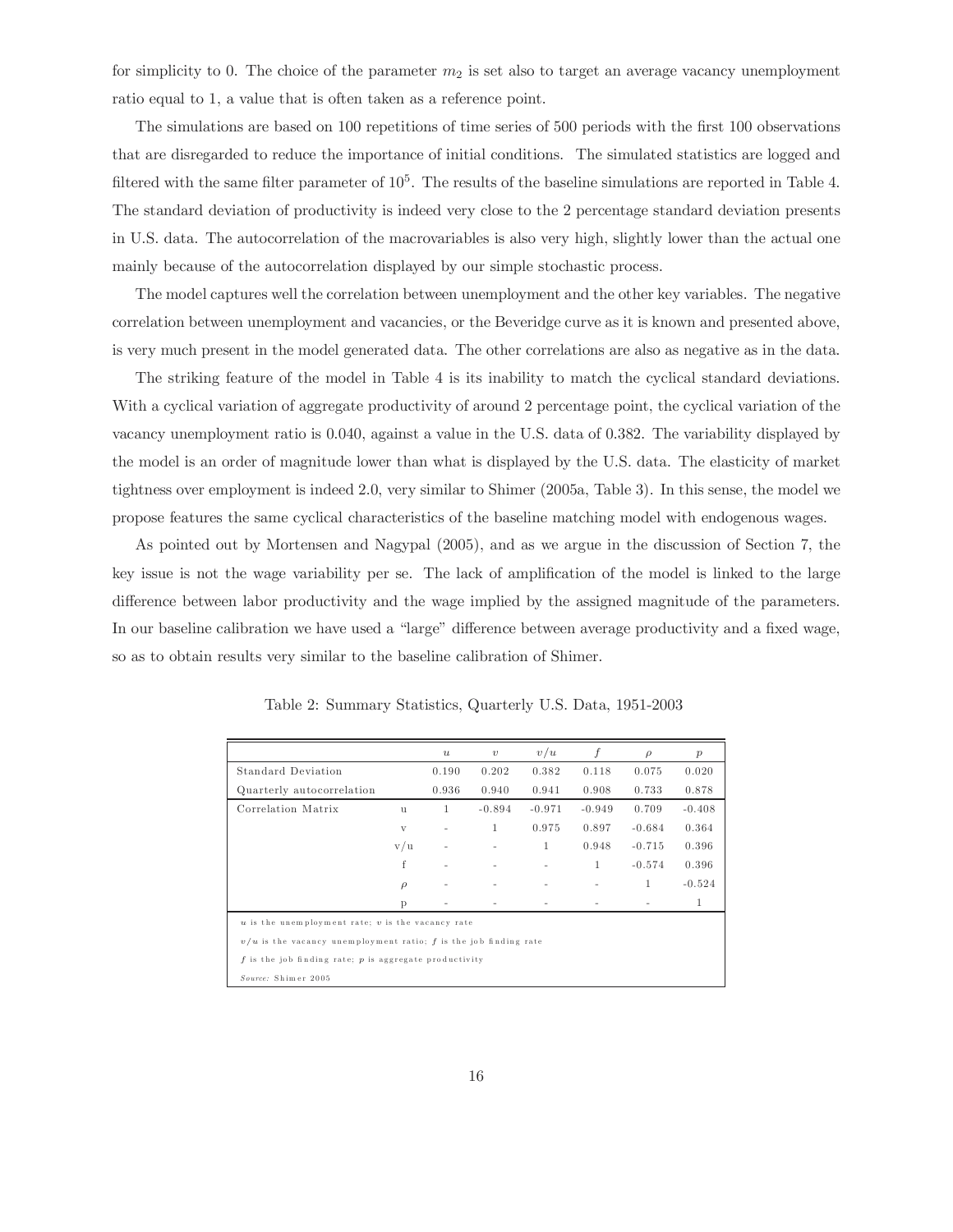| Parameter                   | Notation         | Value          |
|-----------------------------|------------------|----------------|
| Interest Rate               | $\overline{r}$   | 0.0150         |
| Natural Turnover            | $\rho$           | 0.1000         |
| Search cost                 | $\mathfrak c$    | 0.7000         |
| Firing cost                 | F                | $\Omega$       |
| Matching Function           |                  |                |
| Matching Elasticity         | $\alpha$         | 0.5000         |
| Matching Constant           | $\gamma$         | 0.6600         |
| Stochastic Process          |                  |                |
| Fixed Common Productivity   | $\boldsymbol{p}$ | $\mathbf{1}$   |
| Macro states                | $j^{max}$        | $\overline{2}$ |
| Good state                  | p <sub>2</sub>   | 0.0290         |
| Bad state                   | p <sub>1</sub>   | $-0.0290$      |
| Arrival Rate                | $\lambda$        | 0.0200         |
| Fixed Wage                  |                  |                |
| Wage                        | $\boldsymbol{w}$ | 0.7500         |
| Representative Firm         |                  |                |
|                             | $\eta_2$         | $\Omega$       |
|                             | m <sub>2</sub>   | 0.0200         |
| Heterogeneous Firm          |                  |                |
| Type of Firms               | $\overline{I}$   | $\overline{2}$ |
|                             | $\eta_1$         | $-0.2600$      |
|                             |                  |                |
| Source: Authors calculation |                  |                |

Table 3: Parameter Values in Simulation

## 6 Simulation With Hiring Freeze and Bankruptcies

We now turn to the model with firm heterogeneity and with turnover on the extensive margin. Before calibrating the model with entry and exit for firms, we review the basic key summary facts of employment gains and losses associated to firm entry and exit

#### 6.1 Basic Facts on Employment Flows Associated to Firm Entry and Exit

From the macroeconomic standpoint, the key features of employment gains and losses associated by the process of firm entry and exit can be summarized as follows.

- Average job creation and destruction by firm entry and exit amounts, on average, to 3.8 percent of employment;
- job creation by firm entrants is procyclical while job destruction by firm exit is countercyclical;
- job creation and destruction on the extensive margins take place in firms that are very small relatively to incumbent;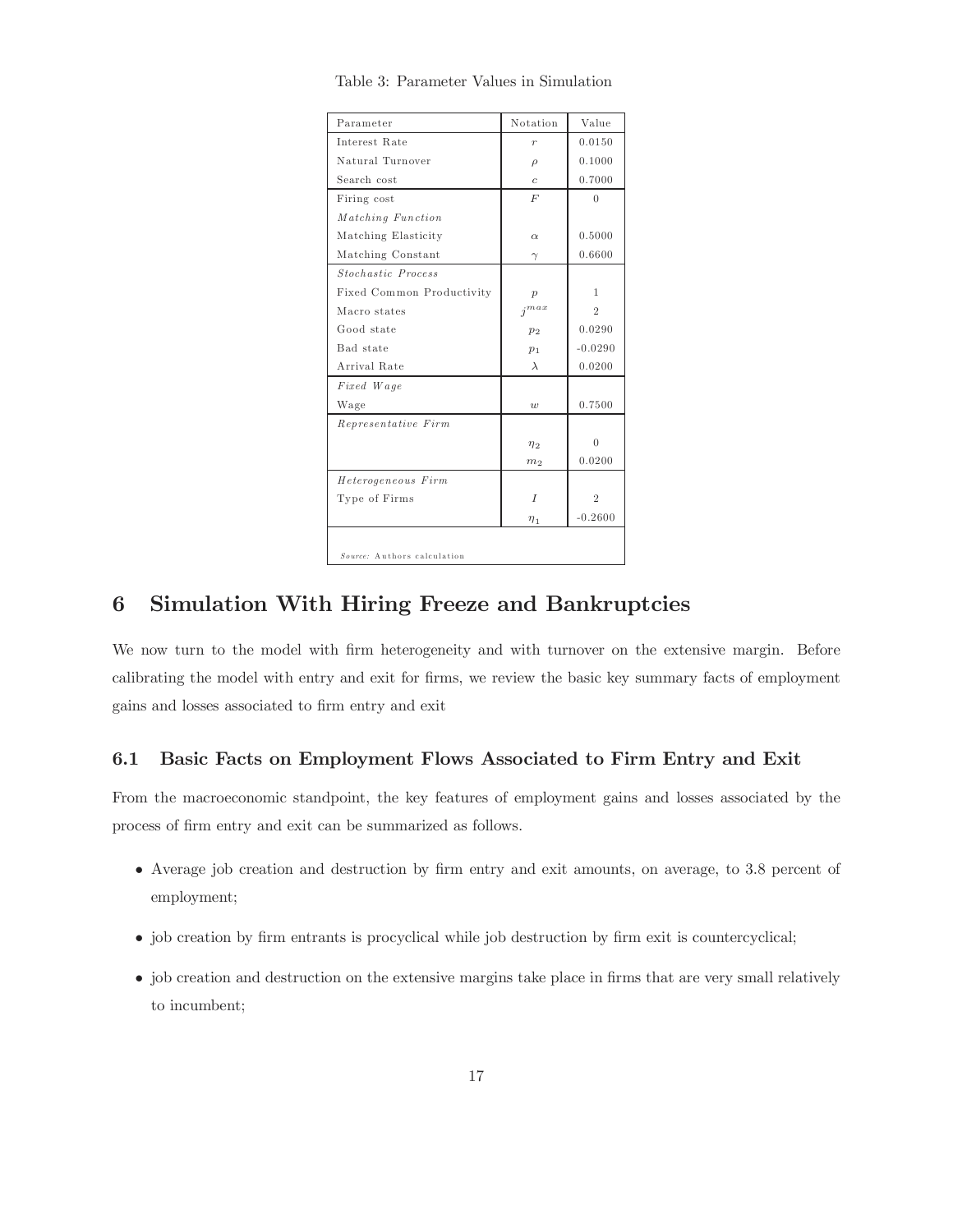| No Hiring Freeze; No Bakruptcies               |              |                  |              |              |                  |                  |  |  |
|------------------------------------------------|--------------|------------------|--------------|--------------|------------------|------------------|--|--|
| $m1 = 0$ ; $m2 = 0.0200$                       |              |                  |              |              |                  |                  |  |  |
|                                                |              | $\boldsymbol{u}$ | $\upsilon$   | v/u          | $\boldsymbol{f}$ | $\boldsymbol{p}$ |  |  |
| <b>Standard Deviation</b>                      |              | 0.0148           | 0.0288       | 0.0406       | 0.0163           | 0.0197           |  |  |
|                                                |              | (0.0026)         | (0.0046)     | (0.0065)     | (0.0046)         | (0.0027)         |  |  |
| Autocorrelation                                |              | 0.9672           | 0.8675       | 0.9100       | 0.8733           | 0.9065           |  |  |
|                                                |              | (0.0112)         | (0.0332)     | (0.0267)     | (0.0320)         | (0.0347)         |  |  |
| Correlation                                    | $\mathbf{u}$ | 1                | $-0.7084$    | $-0.8648$    | $-0.9889$        | $-0.7092$        |  |  |
|                                                |              |                  | (0.0310)     | (0.0227)     | (0.0034)         | (0.0309)         |  |  |
|                                                | V            |                  | $\mathbf{1}$ | 0.9668       | 0.7663           | 0.9994           |  |  |
|                                                |              |                  |              | (0.0019)     | (0.0213)         | $(2.1407e-004)$  |  |  |
|                                                | v/u          |                  |              | $\mathbf{1}$ | 0.9021           | 0.9667           |  |  |
|                                                |              |                  |              |              | (0.0148)         | (0.0020)         |  |  |
|                                                | f            |                  |              |              | 1                | 0.7630           |  |  |
|                                                |              |                  |              |              |                  | (0.0220)         |  |  |
|                                                | $\mathbf{p}$ |                  |              |              |                  | 1                |  |  |
|                                                |              |                  |              |              |                  |                  |  |  |
| Standard errors in parentheses                 |              |                  |              |              |                  |                  |  |  |
| Average Job Finding Rate= 1.3822               |              |                  |              |              |                  |                  |  |  |
| Elasticity of $v/u$ with respect to $p=2.0635$ |              |                  |              |              |                  |                  |  |  |
| Source: Authors calculation                    |              |                  |              |              |                  |                  |  |  |

Table 4: Baseline Simulation

- job destruction (creation) by firm exit (entry) does not exceed 2 percent of total employment in a given quarter;
- entry and exit patterns are highly correlated across industries.

Statistics on firm and entry have been compiled by Davis et al. (1996) for the manufacturing sector and more recently by the Business Employment Dynamics (2004) for the entire U.S. manufacturing industry. Davis et al. provide a fairly large time series (from 1972 to 1988) while the Business Employment Dynamics covers a shorter period (1992-2003), but it is much more reliable in terms of macroeconomic estimates, since employment in manufacturing in the U.S. corresponds to less than 15 percent of total employment. Business Employment Dynamics finds that, on average, firm entry and exit account for 3.8 percent of employment.

Employment gains are procyclical and employment losses are countercylical. In other words, firms enter in good times and leave the market in bad times. Business Employment Dynamics (2004) argues that the employment flows driven by entry and exit are less cyclical than those derived by incumbents. This feature can be estimated with the relative long time series compiled by Davis et al. (1996). The cyclical correlation of the cyclical component of job creation and destruction and net employment growth is 0.2 for job creation and−0.28 for job destruction

The structural characteristics of the process of entry and exit are provided, among others by Bartelsman et al. (2005) and by Dunne et al. (1989). The small size of entrants and exit is clearly documented by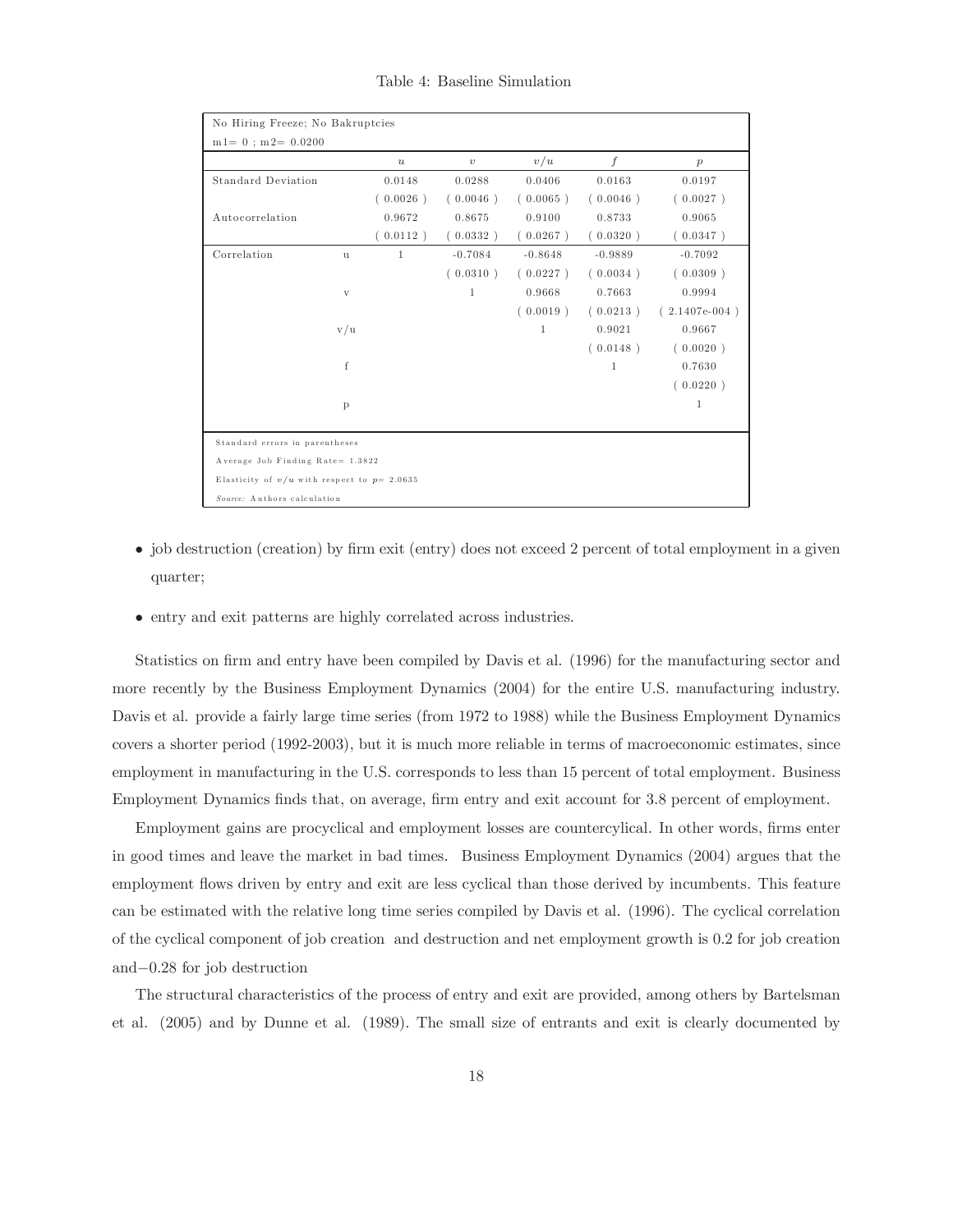Bartelsman et al. (2005). They show that the average firm entering and exiting the market features an average size that in the U.S. is approximately 10 percent of the employment of incumbent firms.

Despite their cyclical variability, job gains and losses by incumbent firms never exceed 2 percentage of total employment. The 2 percent refers to the cyclically adjusted measure. In cyclically unadjusted data the cyclicality is as high as 2.5 percent.

#### 6.2 Simulation with Entry and Exit

We now present the simulation of the model with heterogeneous firms. This section focuses on job flows by firm entry and exit, a process that in the model is obtained by the existence of marginal firms, or by firms whose operation is aggregate state contingent. As it is clear from equation (4) firm entry increases with improvements in aggregate conditions while firm exit is more likely when conditions worsen.

In the example we provide there are only 2 type of firms. Type 2 firms are the incumbent firms and have idiosyncratic component  $\eta_2$ . Marginal firms are labelled type 1 firms in Table 4, and feature  $\eta_1 < \eta_2$ . In equilibrium, the job value function of marginal firms turns negative in bad business (formally we have that  $J^{11}$  < 0 and  $J^{12}$  > 0). If there are no wasteful firing costs such firms naturally shed labour and declare bankruptcy. Bankrupt firms shed labour in bad times and in good times post a number of vacancies so as to satisfy their long run employment size. We calibrate marginal firms so that  $\eta_1 = -0.26$ . The corresponding value functions, or the results of the functional equation 4, yields values  $J^{11} = 0.5$  and  $J^{12} = -0.2$ . The latter condition ensures entry and exit in equilibrium.

Note that the marginal firms are naturally small firms, in line with the basic facts provided above. In our simulation, the long run employment of these firms amounts to only 1 percent of the size of incumbent firms. The most important parameter to calibrate is  $m<sup>1</sup>$  since it regulates the size of employment and vacancy fluctuations induced by firm entry and exit  $(m<sup>1</sup>l<sup>1</sup>)$ . From the macroeconomic standpoint the constraint on  $m<sup>1</sup>$  is provided by the employment loss accounted for by firm exit. Such measure does not exceeds 2 percent of total employment. Since bankruptcy in the model takes place only when the macroconditions change, the relevant statistics is not the average employment loss induced by bankruptcy (which in the simulated data would be very small) but rather the maximum loss.

Further, with respect to the calibration of Table 4, in the new set of simulation it is necessary to reduce the size of the aggregate shocks  $p_1$  and  $p_2$  so as to obtain an aggregate standard deviation around 2 percent, as in the U.S. data. These values are reported in the bottom of Tables 5 and 6.

Table 5 reports the results of the simulations. The hiring and firing induced by the entry and exit of these small firms increases the amplification power of the model. The standard deviation of the vacancy unemployment ratio increases to 0.07, and now accounts for almost 20 percent of the total amplification of productivity shocks displayed in the data. Table 5 shows that the maximum amount of job losses accounted for bankruptcy displayed in Table 5 amounts to some 2 percent of the total labour force. The presence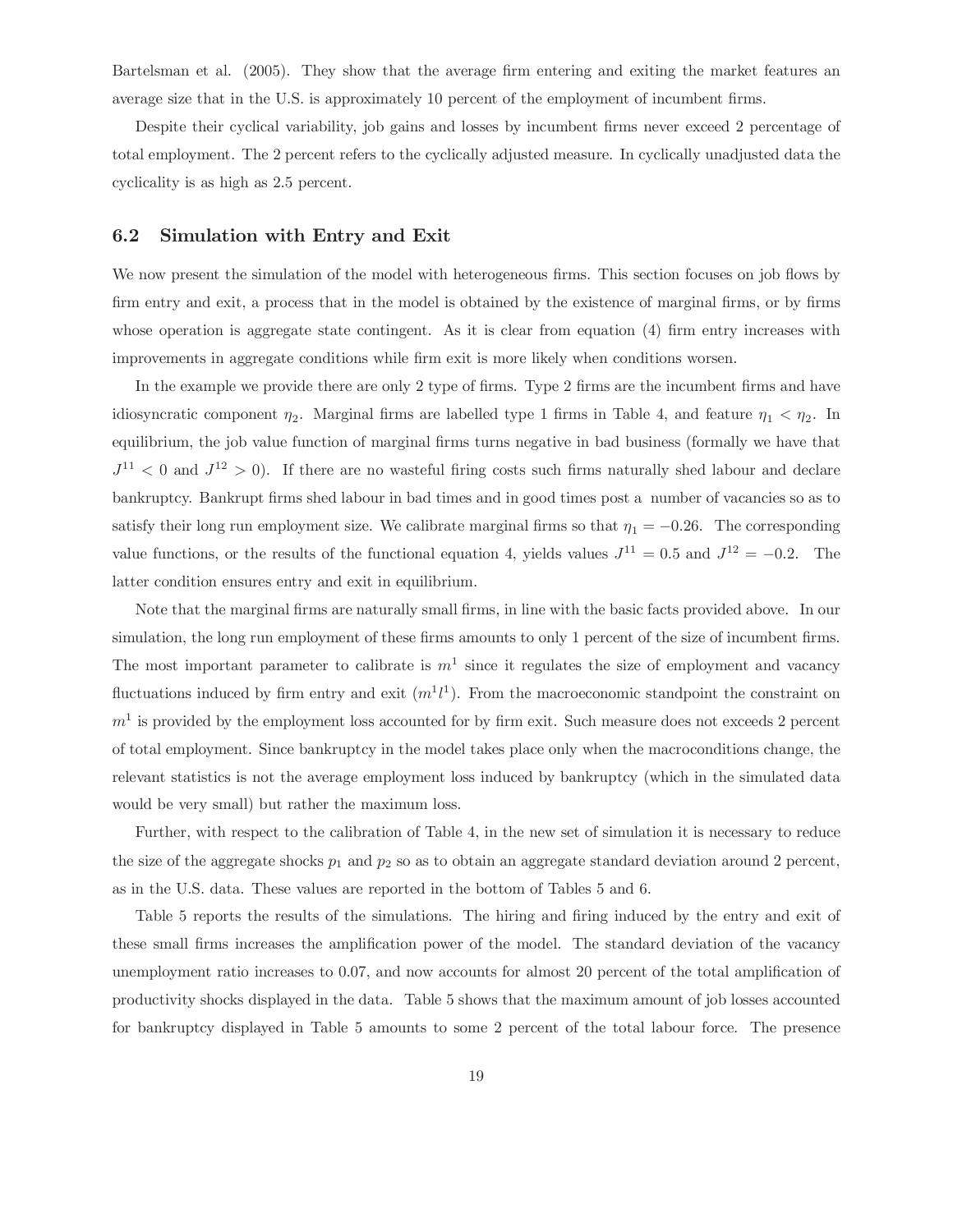of bankruptcy works mainly through the standard deviation of unemployment, which appears to increase substantially with respect to the simulations of Table in 4. The results of Table 5 show that explicitly considering bankruptcy by marginal firms double the propagation power of the model .

| No hiring Freeze; Bankruptcies                   |              |                  |              |              |                  |                 |
|--------------------------------------------------|--------------|------------------|--------------|--------------|------------------|-----------------|
| $m1 = 0.1100$ ; $m2 = 0.0200$                    |              |                  |              |              |                  |                 |
|                                                  |              | $\boldsymbol{u}$ | $\upsilon$   | v/u          | $\boldsymbol{f}$ | p               |
| <b>Standard Deviation</b>                        |              | 0.0438           | 0.0277       | 0.0682       | 0.0460           | 0.0215          |
|                                                  |              | (0.0084)         | (0.0055)     | (0.0130)     | (0.0055)         | (0.0087)        |
| Autocorrelation                                  |              | 0.8557           | 0.8674       | 0.8636       | 0.8823           | 0.8376          |
|                                                  |              | (0.0208)         | (0.0320)     | (0.0246)     | (0.0286)         | (0.0248)        |
| Correlation                                      | $\mathbf u$  | $\mathbf{1}$     | $-0.8030$    | $-0.9697$    | $-0.9982$        | $-0.8022$       |
|                                                  |              |                  | (0.0424)     | (0.0084)     | $(5.2210e-004)$  | (0.0422)        |
|                                                  | $\mathbf{V}$ |                  | $\mathbf{1}$ | 0.9239       | 0.8218           | 0.9990          |
|                                                  |              |                  |              | (0.0164)     | (0.0377)         | $(6.1905e-004)$ |
|                                                  | v/u          |                  |              | $\mathbf{1}$ | 0.9762           | 0.9230          |
|                                                  |              |                  |              |              | (0.0062)         | (0.0162)        |
|                                                  | f            |                  |              |              | $\mathbf{1}$     | 0.8188          |
|                                                  |              |                  |              |              |                  | (0.0374)        |
|                                                  | $\mathbf{p}$ |                  |              |              |                  | 1               |
| $\gamma = 0.7700$                                |              |                  |              |              |                  |                 |
| $p^2 = 0.0300; p^1 \tbinom{-0.0300}{ }$          |              |                  |              |              |                  |                 |
| Average Job Finding Rate= 1.3397                 |              |                  |              |              |                  |                 |
| Elasticity of $v/u$ with respect to $p = 3.1713$ |              |                  |              |              |                  |                 |
| Maximum Job Loss by Bankruptcy = 0.0202          |              |                  |              |              |                  |                 |
| Standard errors in parentheses                   |              |                  |              |              |                  |                 |
| Source: Authors calculation                      |              |                  |              |              |                  |                 |

Table 5: Bankruptcy Simulation

#### 6.3 Simulation with Hiring Freeze

The process of firm entry and exit modeled above suggests that the value of business in marginal firms fluctuates between  $J^{11} = 0.5$  and  $J^{12} = -0.2$ . This implies that a wasteful firing costs of only 20 percent of average productivity is sufficient to generate a hiring freeze. In what follows, we simulate the model under a hiring freeze by assuming that such admittedly small firing costs exist in the economy.

The simulations in the case of hiring freeze is reported in Table 6. A hiring freeze acts mainly through the behavior of vacancies, so that their explicit consideration should increase the dynamic response of vacancies to productivity shocks. This is what we find in Table 6. The variability of the vacancy unemployment ratio accounted by the model increases to 0.077, accounting almost for 20 percent of the variability in the data. Note that in the simulations proposed the marginal firms, albeit small, are fairly numerous and account for some 17 percent of employment. In other words, 17 percent of employment is employed in firms that shut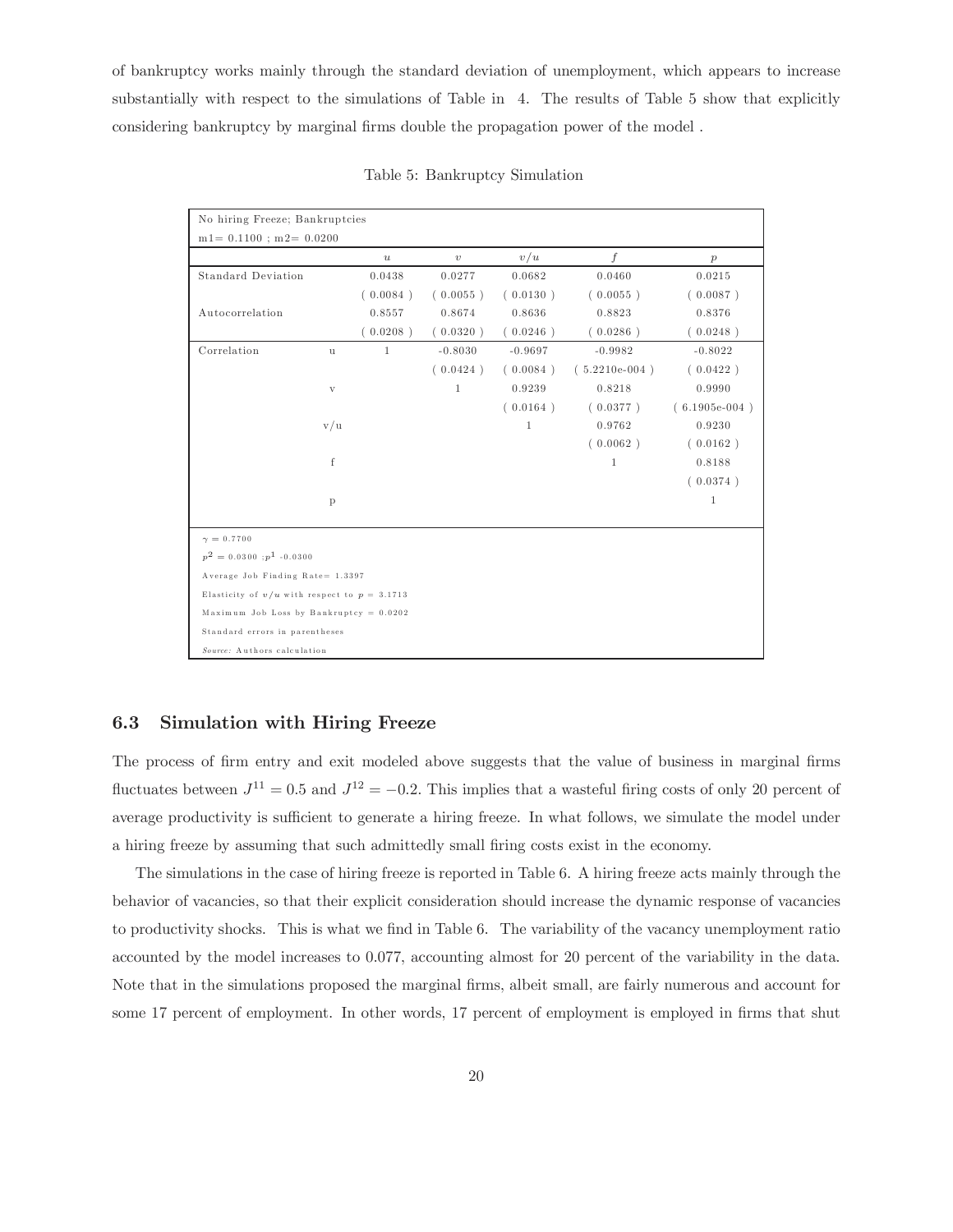down their entire vacancy posting in bad times.

In the case of hiring freeze it is more difficult to calibrate the number of marginal firms. As Shimer (2005b) points out, "most contractions in employment are achieved by firms choosing to hire fewer workers", but there is no direct evidence for the size of this effect. As a matter of exercise, the number of marginal firms experiencing a hiring freeze can be increased substantially, and in Table 7 is as high as 38 percent of total employment. In such extreme case, the model is able to account for 35 percent of the total amplification displayed by U.S. data.

| Hiring Freeze; No Bankruptcies                        |                                 |                  |              |              |                  |                 |  |  |  |
|-------------------------------------------------------|---------------------------------|------------------|--------------|--------------|------------------|-----------------|--|--|--|
| $\rm m1\!=\,0.1200$ ; $\rm m2\!=\,0.0200$             |                                 |                  |              |              |                  |                 |  |  |  |
|                                                       |                                 | $\boldsymbol{u}$ | $\upsilon$   | v/u          | $\boldsymbol{f}$ | p               |  |  |  |
| <b>Standard Deviation</b>                             |                                 | 0.0285           | 0.0548       | 0.0779       | 0.0310           | 0.0213          |  |  |  |
|                                                       |                                 | (0.0056)         | (0.0100)     | (0.0144)     | (0.0100)         | (0.0060)        |  |  |  |
| Autocorrelation                                       |                                 | 0.9787           | 0.8760       | 0.9169       | 0.8824           | 0.9514          |  |  |  |
|                                                       |                                 | (0.0057)         | (0.0224)     | (0.0173)     | (0.0213)         | (0.0171)        |  |  |  |
| Correlation                                           | $\mathbf u$                     | $\mathbf{1}$     | $-0.7218$    | $-0.8727$    | $-0.9931$        | $-0.7246$       |  |  |  |
|                                                       |                                 |                  | (0.0219)     | (0.0159)     | (0.0019)         | (0.0217)        |  |  |  |
|                                                       | $\mathbf{V}$                    |                  | $\mathbf{1}$ | 0.9677       | 0.7819           | 0.9998          |  |  |  |
|                                                       |                                 |                  |              | (0.0018)     | (0.0148)         | $(8.1558e-005)$ |  |  |  |
|                                                       | v/u                             |                  |              | $\mathbf{1}$ | 0.9126           | 0.9686          |  |  |  |
|                                                       |                                 |                  |              |              | (0.0099)         | (0.0018)        |  |  |  |
|                                                       | f                               |                  |              |              | $\mathbf{1}$     | 0.7829          |  |  |  |
|                                                       |                                 |                  |              |              |                  | (0.0149)        |  |  |  |
|                                                       | $\mathbf{p}$                    |                  |              |              |                  | 1               |  |  |  |
|                                                       |                                 |                  |              |              |                  |                 |  |  |  |
| Standard errors in parentheses                        |                                 |                  |              |              |                  |                 |  |  |  |
| $\gamma$ 0.6000                                       |                                 |                  |              |              |                  |                 |  |  |  |
| $\eta_1 - 0.2600$                                     |                                 |                  |              |              |                  |                 |  |  |  |
| $p^2$ 0.0290 : $p^1$ -0.0290                          |                                 |                  |              |              |                  |                 |  |  |  |
|                                                       | Average Job Finding Rate 1.4286 |                  |              |              |                  |                 |  |  |  |
| Elasticity of $v/u$ with respect to p 3.6579          |                                 |                  |              |              |                  |                 |  |  |  |
| Maximum employment by firms that freeze hiring 0.1763 |                                 |                  |              |              |                  |                 |  |  |  |
| Source: Authors calculation                           |                                 |                  |              |              |                  |                 |  |  |  |

Table 6: Hiring Freeze Simulation

## 7 Discussion and Literature Review

The ability of the matching model of unemployment to account for the business cycle properties of the U.S. labour market has sparked a large open debate in the macroeconomics of the labour market. Shimer calibration showed that the  $MP$  model accounts for only 10 percent of the total variability of the vacancy unemployment ratio. He claims that such inability is linked to the wage variability of the Nash Bargaining wage used in the standard model. As he argues in his paper, following an increase in labor productivity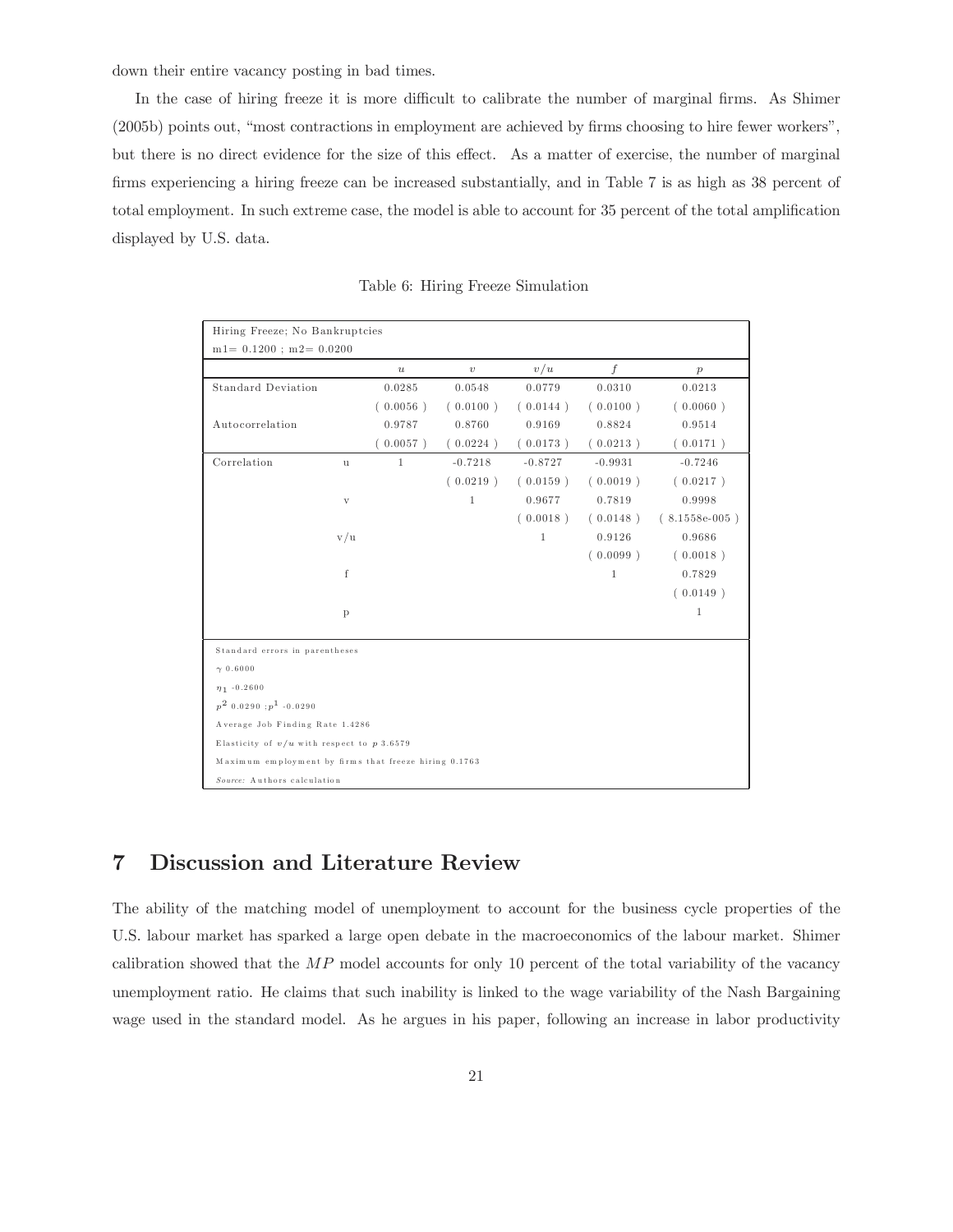| Hiring Freeze; No Bankruptcies                         |              |                  |              |              |           |                  |
|--------------------------------------------------------|--------------|------------------|--------------|--------------|-----------|------------------|
| $m1 = 0.3600$ ; $m2 = 0.0200$                          |              |                  |              |              |           |                  |
|                                                        |              | $\boldsymbol{u}$ | $\upsilon$   | v/u          | f         | $\boldsymbol{p}$ |
| <b>Standard Deviation</b>                              |              | 0.0528           | 0.0998       | 0.1445       | 0.0578    | 0.0215           |
|                                                        |              | (0.0096)         | (0.0162)     | (0.0240)     | (0.0162)  | (0.0103)         |
| Autocorrelation                                        |              | 0.9770           | 0.8685       | 0.9111       | 0.8779    | 0.9495           |
|                                                        |              | (0.0067)         | (0.0263)     | (0.0215)     | (0.0244)  | (0.0152)         |
| Correlation                                            | u            | $\mathbf{1}$     | $-0.7678$    | $-0.8960$    | $-0.9923$ | $-0.7732$        |
|                                                        |              |                  | (0.0197)     | (0.0143)     | (0.0021)  | (0.0192)         |
|                                                        | $\mathbf{V}$ |                  | $\mathbf{1}$ | 0.9724       | 0.8287    | 0.9998           |
|                                                        |              |                  |              | (0.0016)     | (0.0114)  | $(3.9768e-005)$  |
|                                                        | v/u          |                  |              | $\mathbf{1}$ | 0.9355    | 0.9742           |
|                                                        |              |                  |              |              | (0.0072)  | (0.0016)         |
|                                                        | f            |                  |              |              | 1         | 0.8321           |
|                                                        |              |                  |              |              |           | (0.0112)         |
|                                                        | $\mathbf{p}$ |                  |              |              |           | 1                |
|                                                        |              |                  |              |              |           |                  |
| Standard errors in parentheses                         |              |                  |              |              |           |                  |
| $\gamma = 0.6600$                                      |              |                  |              |              |           |                  |
| $\eta_1 = -0.2600$                                     |              |                  |              |              |           |                  |
| $p^2 = 0.0290 : p^1 = -0.0290$                         |              |                  |              |              |           |                  |
| Average Job Finding Rate= 1.4342                       |              |                  |              |              |           |                  |
| Elasticity of $v/u$ with respect to $p=6.7283$         |              |                  |              |              |           |                  |
| Maximum employment by firms that freeze hiring= 0.3861 |              |                  |              |              |           |                  |
| Source: Authors calculation                            |              |                  |              |              |           |                  |

Table 7: Extreme Hiring Freeze Simulation

vacancy posting increases, but "the increase in hirings also shorten unemployment duration, raising workers' threat point in wage bargaining, and therefore raising the expected present value of wages in new jobs. Higher wages absorb most of the productivity increase, eliminating the incentive for vacancy creation. As a result, fluctuations in labor productivity have little impact on the unemployment, vacancy, and job finding rates".

Hall (2005) finds that a rigid wage, not conditioned on the aggregate state and consistent with the bargaining set can explain the volatility of unemployment given quantitative specification of the other elements of the model. More recently Mortensen and Nagypal (2005) argue that a fixed wage is not the solution to the low amplification power of the model. The key difficulty for matching the vacancy unemployment ratio is a large difference between labor productivity and the wage implied by the standard model. The easiest way to show this key result is to consider the simplest matching model without aggregate shocks and a fixed wage (See Appendix and Mortensen and Nagypal, section 3.43). The elasticity of the vacancy unemployment rate

<sup>&</sup>lt;sup>3</sup>In the appendix we also show that a generalization of our model with vacancy costs that take the form  $c(v) = c_0 + cv$ converges to the same baseline matching model when the  $c \to 0$ ,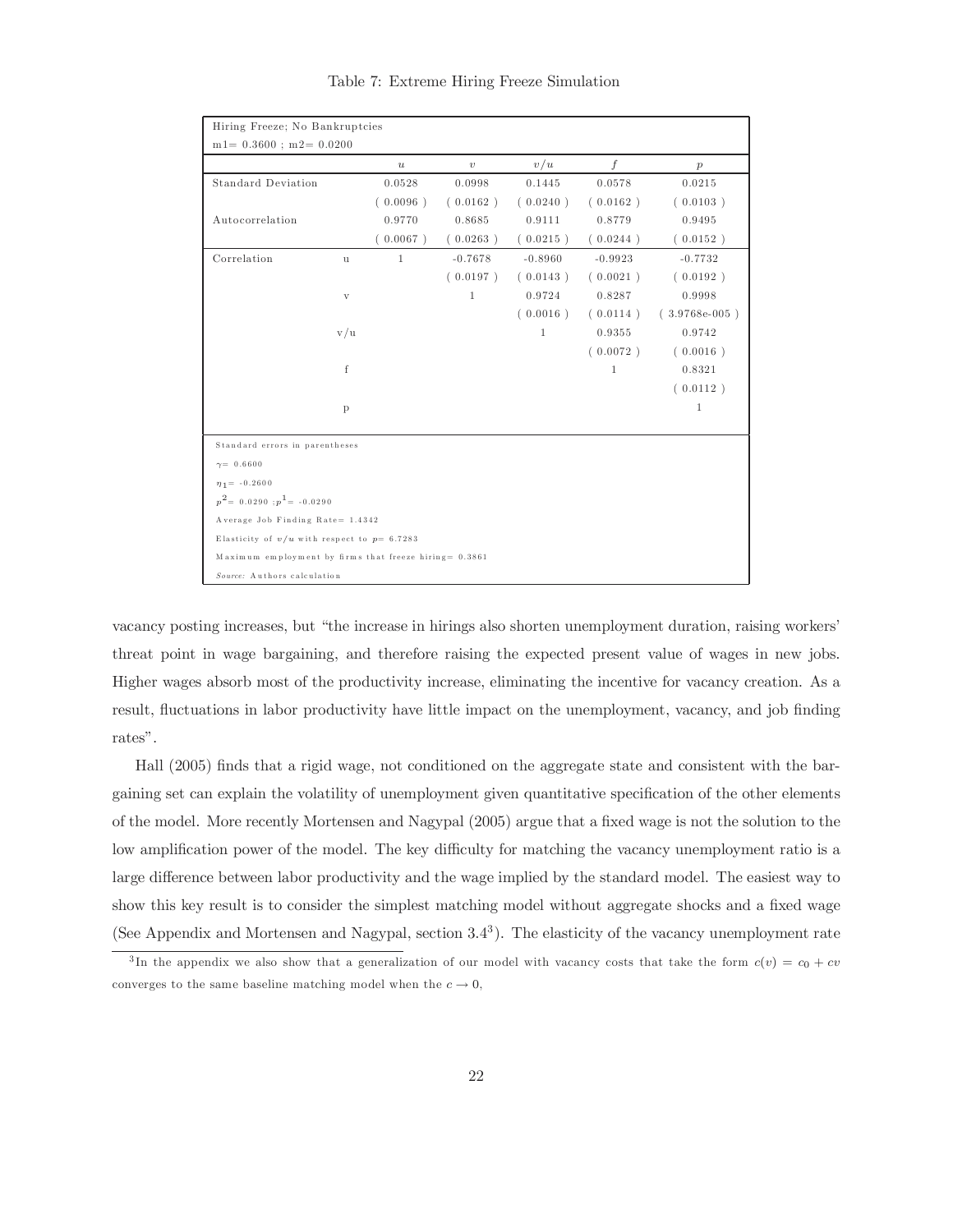to productivity p is

$$
\varepsilon_{\theta,p} = \frac{p}{\alpha(p-w)}
$$

where  $\alpha$  is the elasticity of the matching function and w is the fixed wage. This suggests that the size of  $p - w$  is a key parameter in this simple model, and only wages very close to productivity can dramatically increase this elasticity. Indeed,  $\varepsilon_{\theta,p}$  tends to infinity as the wage tends to average productivity. Manovksii and Hagedorn (2005) were the first to point out that a wage very close to productivity would perfectly match the required elasticity. They calibrated  $(p - w)/w$  to be around 3 percent of employment on the basis of the average profit rate in the U.S. economy and their calibration match the required elasticity. In general it is far from obvious that one can use  $p - w$  as the profit rate, since the model has no capital costs and other factors.

The spirit of this paper, in relation to the debate in the literature outlined above, is the focus on firm heterogeneity. Our results can be interpreted as follows. There is more than one type of firm, and alongside stable firms, which behave very similarly to those modeled in the standard model, there is a marginal fringe of firms whose vacancy posting behavior is very volatile. For such marginal firms, whose nature of operation changes dramatically between good and bad times, the ratio  $p/(p - w)$  is indeed very small, and thus contributes substantially to increase aggregate volatility and to the model's ability to match the data. Firms who go bankrupt and firms that experience hiring freeze must necessarily act on a margin for which the profit rate is very small. The composition effect between these firms can be important for the macroeconomy.

These claims can be made more formal by considering the elasticity of the vacancy unemployment calculated in our model. Recall that the definition of the job filling rate can be expressed (neglecting any j and time index) as

$$
q = \gamma^{-\alpha} \theta^{-\alpha}
$$

where  $\theta$  is market tightness or the vacancy unemployment ratio  $\frac{V}{U}$ . Using the steady definition of equation 9 one has

$$
\rho \gamma^{-(1+\alpha)} \theta^{-(1+\alpha)} + \gamma^{-2\alpha} \theta^{-2\alpha} = \frac{\rho c(r+\rho)}{\sum_{i} m^{i} [p + \eta^{i} - w]}
$$
(13)

The definition of the elasticity of the matching function with respect to aggregate productivity p is  $\varepsilon_{\theta,p} = \frac{\partial \theta}{\partial p} \frac{p}{\theta}$ so that its analytic expression reads

$$
\varepsilon_{\theta,p} = h(\theta) \frac{p}{(p-w) + \frac{\Sigma_i m^i \eta^i}{\Sigma_i m^i}}
$$

$$
h(\theta) = \frac{\rho \gamma^{-(1+\alpha)} \theta^{-\alpha} + \gamma^{-2\alpha} \theta^{-2\alpha - 1}}{\rho (1+\alpha) \gamma^{-(1+\alpha)} \theta^{-\alpha} + 2\alpha \gamma^{-2\alpha} \theta^{(-2\alpha - 1)}}
$$

In our baseline simulation  $I = 1$  and  $\eta^2 \simeq 0$ . The average value of  $\theta$  is around 12, so that simple substitution for the calibrated statistics above gives a value of the elasticity equal to 2.6. Such value, albeit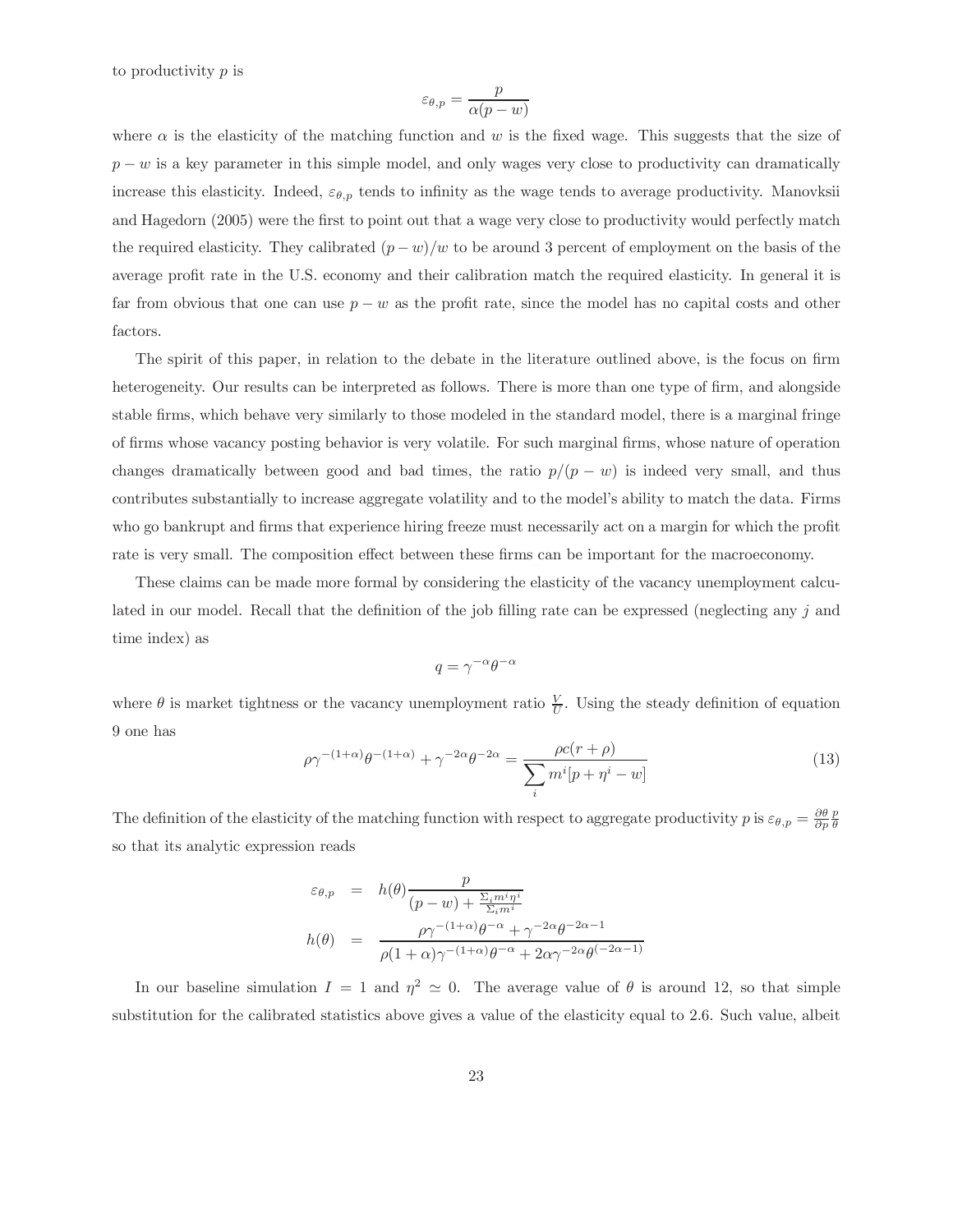larger than the simulated value of Table 4, shows that the steady state appromixation of the elasticity is quantitatively relevant.

Consider now the model with only two type of firms. While stable firms have  $\eta^2 \simeq 0$  marginal firms that are close to bankruptcy are such that  $\eta^1 \simeq w - p$ . This implies that

$$
\varepsilon_{\theta,p} \simeq \begin{cases} h(\theta^j) \frac{p^j}{(p^j - w)(1 - \frac{m^1}{m^1 + m^2})} & \text{if } p^j = p^2\\ h(\theta^j) \frac{p}{(p - w)} & \text{if } p^j = p^1 \end{cases}
$$

In this approximation it is clear that marginal firms in good times can increase substantially the amplification power of the model. Such amplification power, captured by the fraction  $\frac{m_1}{m_1+m_2}$  depends on the relative size  $m_1/m_2$ , and it is thus not surprising that the elasticity increase most in the extreme hiring freeze scenario. In the case of bankruptcy, where we calibrate the statistics  $m^1/(m^1 + m^2)$  to be 0.84 the elasticity in good times increase by a multiplier factor equal to 6. Note, however, that the the overall elasticity depends also on its value in bad times and on the function  $h(\theta^j)$ , which is negatively related to  $\theta$ . This latter effects works in the opposite direction and tends to reduce the estimated elasticity. Further, note that the elasticity obtained by the analytical expression tends to be larger than the one obtained by the numerical simulation. This difference is linked to the slow downsizing of employment toward the steady state value in the simulations, while the elasticity assumed above is valid when the economy is already in steady state.

By focussing on firm heterogeneity, the paper has not dealt with wage determination issues. Even though wage variability is not the key determinants of unemployment dynamics, as we argued above, the fixed wage assumed in this paper can be hard to swallow. Focusing on a static version of the paper, the appendix shows that it is possible to obtain a full general equilibrium with endogenous wage, where the firm wage is obtained by rent sharing.

## 8 Conclusion

The paper has proposed a matching model of unemployment with firms active along both the intensive and extensive margin. In the standard model of unemployment, firms are not well defined and there is no distinction between firms and jobs. In the model we propose a convex cost for vacancy posting ensures that firms have a well defined long run position. Empirically, the convexity of the hiring cost in the macroeconomic of the labor market received strong support by Yashiv (200a,b). On the intensive margin workers quits the firm at an exogenous attrition rate, and firms continuously post new vacancies. The steady state version of the model delivers predictions that are very similar to those of the standard matching model.

With aggregate productivity shocks, the model can easily generate job flows on the extensive margins of firm entry and exit. The paper characterizes a hiring freeze and a bankruptcy. Hiring freeze is experienced by those firms that shut down their vacancy posting behavior in adverse business conditions, and let employment downsizing be governed by workers' natural attrition. Bankrupt firms leave the market altogether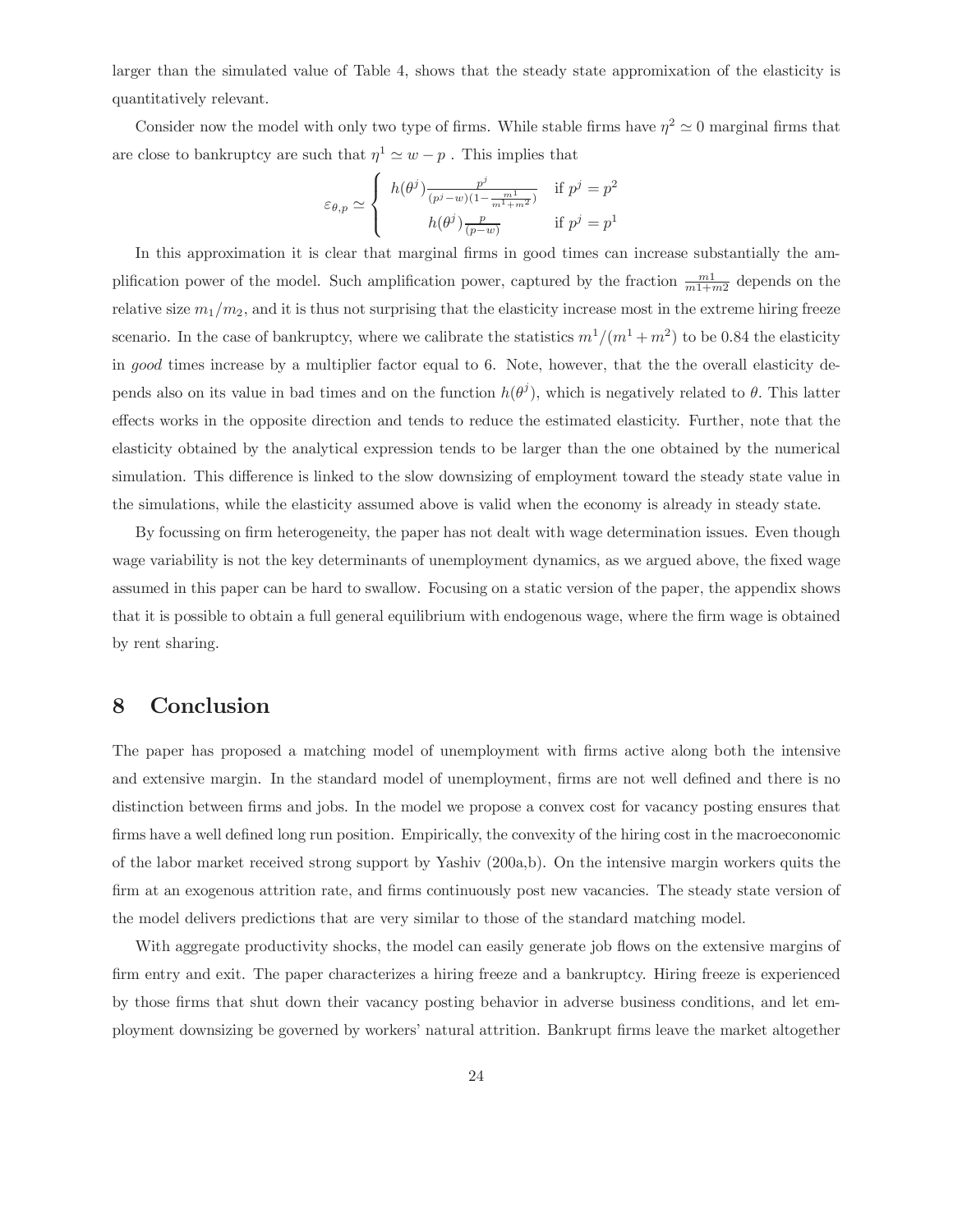in the face of adverse shocks. The paper has shown that the modeling of these phenomena has aggregate consequences. The quantitative exercise in the paper has shown that considering these phenomena can increase the responsiveness of the vacancy unemployment fluctuations up to 30 percent of the total variability observed in U.S. data.

## 9 Appendix:

#### .1 Comparative Static of the Steady State Equilibrium

The expression for  $q^j$  can be written as

$$
(q^j)^{\frac{1+\alpha}{\alpha}} = \frac{\rho - k^j (q^j)^2}{\gamma k^j \rho}
$$

 $\frac{\partial q^j}{\partial k^j}$  < 0 Differentiating with respect to  $k^j$  one has

$$
[(\frac{1+\alpha}{\alpha})(q^j)^{\frac{1}{\alpha}} + 2\frac{q^j}{\gamma\rho}]\frac{\partial q^j}{\partial k^j} = \frac{-2\gamma\rho^2}{(\gamma k^j\rho)^2}
$$

 $\frac{\partial q^j}{\partial \gamma}$  < 0. Differentiating with respect to  $\gamma$  one has

$$
[(\frac{1+\alpha}{\alpha})(q^j)^{\frac{1}{\alpha}} + 2\frac{q^j}{\gamma \rho}]\frac{\partial q^j}{\partial \gamma} = \frac{-[\rho - k^j(q^j)^2]k^j \rho}{(\gamma k^j \rho)^2}
$$

Since  $\gamma$  measures the size of frictions

 $\frac{\partial q^j}{\partial \alpha} > 0$ . Differentiating with respect to  $\alpha$  one has

$$
-\frac{1}{\alpha^2}(q^j)^{\frac{1}{\alpha}+1} + (\frac{1}{\alpha}+1)(q^j)^{\frac{1}{\alpha}}\frac{\partial q}{\partial \alpha} = -k^j 2q^j \frac{\partial q}{\partial \alpha}
$$

 $\frac{\partial q^j}{\partial \rho} > 0$  Differentiating with respect to  $\rho$  one has

$$
[(\frac{1+\alpha}{\alpha})(q^j)^{\frac{1}{\alpha}} + 2\frac{q^j}{\gamma \rho}]\frac{\partial q^j}{\partial \rho} = \frac{\gamma (k^j)^2 (q^j)^2}{[\gamma k^j \rho]^2}
$$

#### .2 Deriving the Fundamental Differential Equation

$$
1 - \sum_{i} m^{i} l_{t}^{ij} = \gamma (q_{t}^{j})^{\frac{1}{\alpha} + 1} k^{j}
$$
\n(14)

and taking the time derivative one has that

$$
-\sum_i m^i \dot{l}^{ij}_t = \gamma k^j (q^j_t)^{\frac{1}{\alpha}} \dot{q}^j_t
$$

Making use of the definition of employment dynamics  $\ddot{i}^{ij}_t$  at the firm level it follows that

$$
\rho \sum_{i} m^i l_t^{ij} - q_t^j \sum_i m^i v_t^{ij} = \gamma k^j (q_t^j)^{\frac{1}{\alpha}} \dot{q}_t^j
$$

And using equation 14 and the optimal vacancy posting  $v_t^{ij} = q_t^j \frac{J_t^{ij}}{c}$ 

$$
\rho[1 - (q_t^j)^{\frac{1}{\alpha} + 1} k^j \gamma] - (q_t^j)^2 k^j = \gamma k^j (q_t^j)^{\frac{1}{\alpha}} \dot{q}_t^j
$$

which can be written as

$$
(q_t^j)^{\frac{1}{\alpha}} \dot{q}_t^j + \frac{1}{\gamma} (q_t^j)^2 - \frac{\rho [1 - (q_t^j)^{\frac{1}{\alpha} + 1} k^j \gamma]}{\gamma k^j} = 0
$$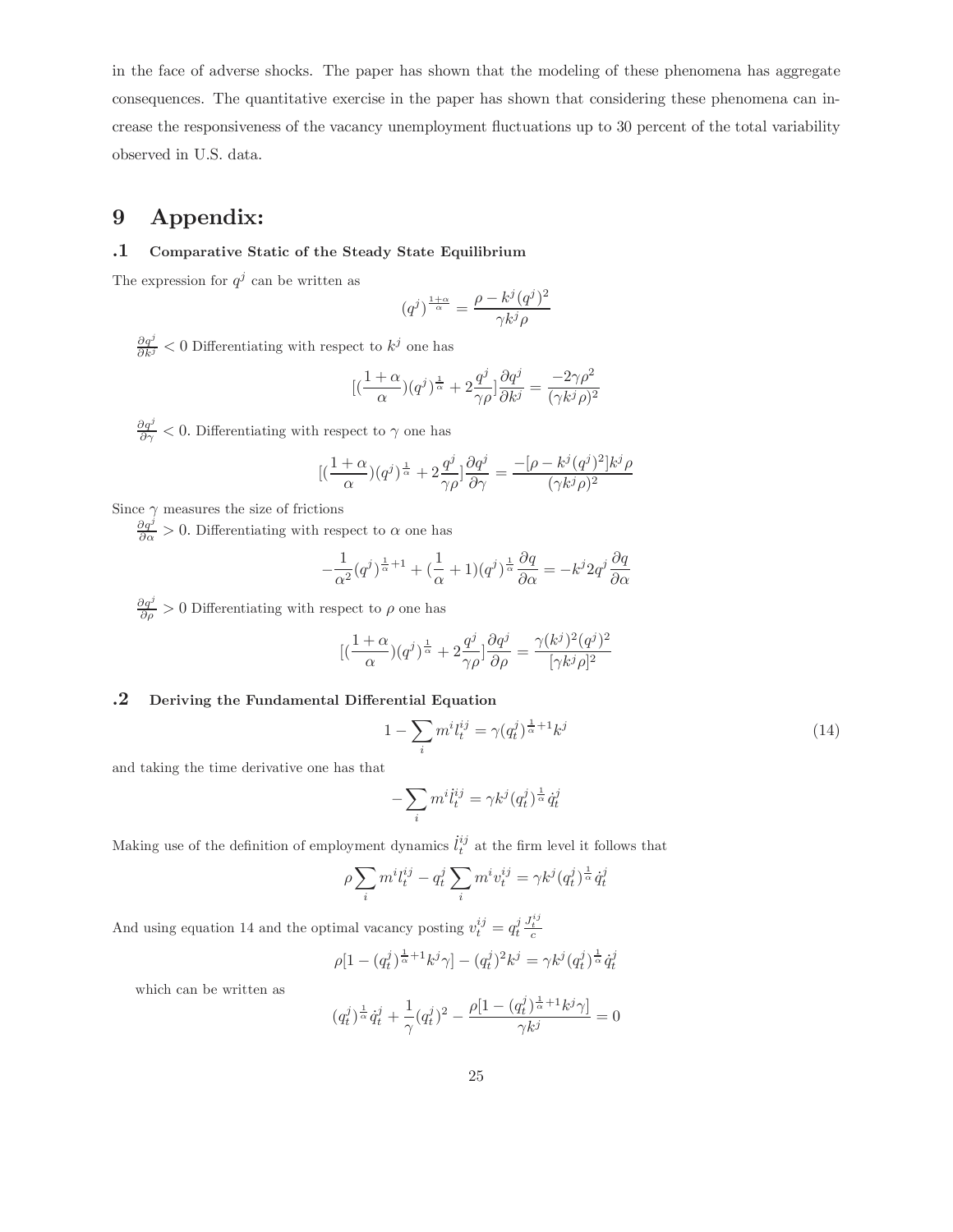#### .2.1 Baseline Matching Model with Exogenous Wage

The matching function is indicated with  $q(\theta)$  The value function of a vacancy and a filled job read

$$
rV = -c_0 + q(\theta)[J - V]
$$

$$
(r + \rho)J = p - w + \rho V
$$

so that free entry  $(V = 0)$  implies

$$
\frac{c_0}{q(\theta)} = \frac{p - w}{r + \rho}
$$

Implicitly differentiating with respect to  $\theta$  one has

$$
\alpha(\theta) \frac{(p-w)}{\theta} \frac{\partial \theta}{\partial p} = 1
$$

where  $\alpha(\theta)$  is the absolute value of the elasticity of q with respect to  $\theta$ . The elasticity of  $\theta$  with respect to p reads

$$
\varepsilon_{\theta,p} = \frac{\partial \theta}{\partial p} \frac{p}{\theta} = \frac{p}{\alpha(\theta)(p-w)}
$$

Note that if the matching function is  $q = \theta^{-\alpha} \alpha(\theta) = \alpha$ .

#### .3 Convergence of the Convex Model to a Baseline Matching Model

One can easily show that the model of this paper nests the baseline matching model described above as a special case. Suppose that the marginal cost of vacancy posting take the form

$$
c(v) = c_0 + cv
$$

where it is clear that throughout the paper we assumed that  $c_0 = 0$ . Assume, for simplicity that there is only one type of firm  $(i = 1)$  and that business conditions are stationary  $(\lambda = 0)$ . Optimal vacancy posting in the representative firm reads

$$
(c_0 + cv) = qJ
$$

where  $J = \frac{p-w}{r+\rho}$  as in the previous section. Aggregate consistency requires

$$
q^{-\frac{1}{\alpha}} = \frac{\gamma mV}{1 - ml}
$$

which simplifies to

$$
q^{-\frac{1}{\alpha}} = \frac{\gamma \kappa q - c_0}{c - \frac{q^2 \kappa}{\rho} + \frac{c_0 q}{\rho}}
$$

where  $\kappa = mJ$ . The previous equation is simply a generalization of equation 10. By simple algebra the equation can be written as

$$
[\kappa-\frac{c_o}{q}][\gamma q^{(1/\alpha+1)}+\frac{q^2}{\rho}]=c
$$

Note that as  $c \to 0$  the solution of the previous equation becomes

$$
mJ = \frac{c_o}{q}
$$

which the standard matching model with linear vacancy costs.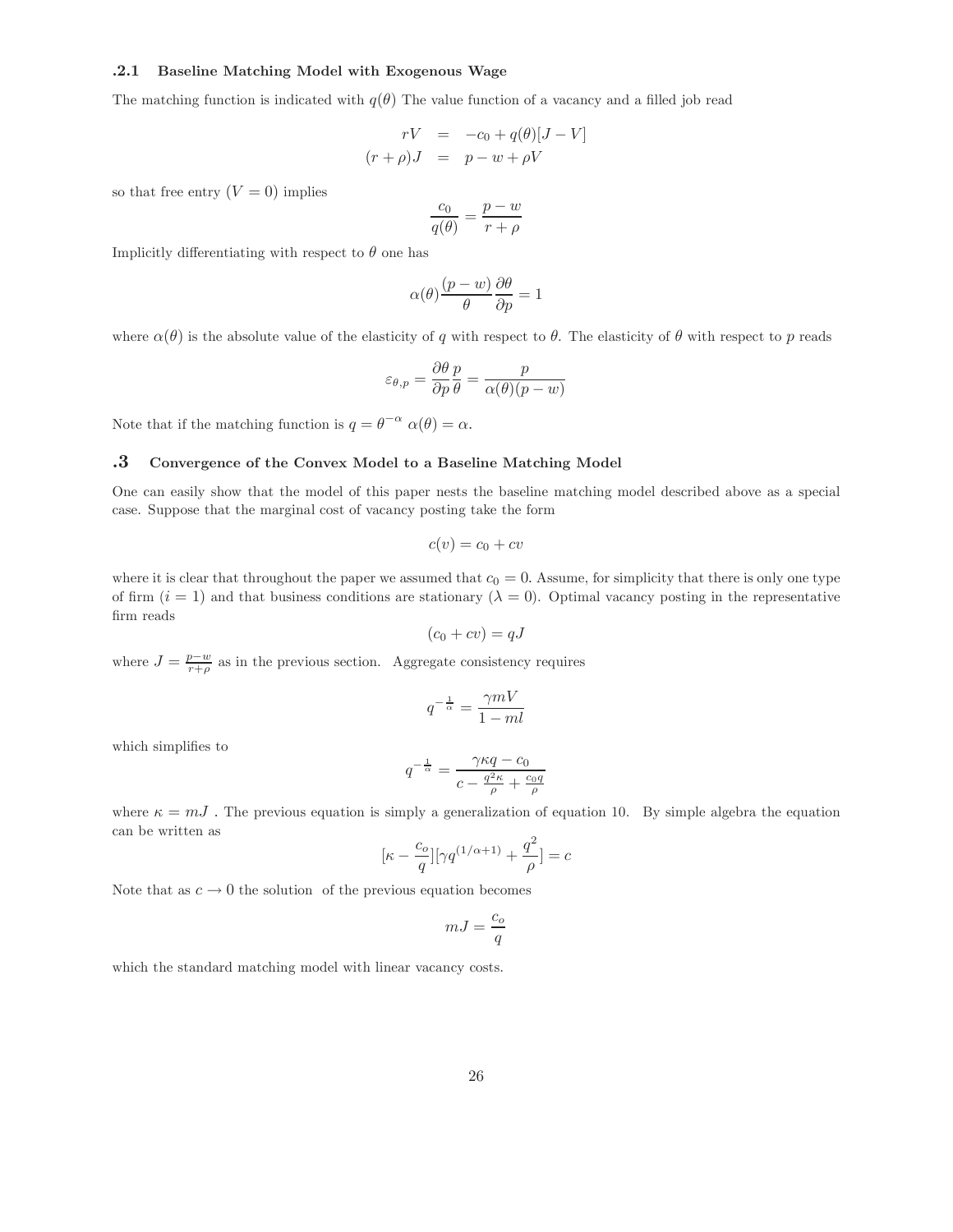#### .3.1 Elasticity in the Model with convex vacancy posting

The job filling rate can be expressed as

$$
q = \gamma^{-\alpha} \theta^{-\alpha}
$$

where  $\theta$  is market tightness, and using the steady definition of equation 9 one has

$$
\rho \gamma^{-(1+\alpha)} \theta^{-(1+\alpha)} + \gamma^{-2\alpha} \theta^{-2\alpha} = \frac{\rho}{\frac{c}{r+\rho} \sum_{i} m^i [p + \eta^i - w]}
$$
(15)

The definition of the elasticity of the matching function with respect to aggregate productivity p is  $\varepsilon_{\theta,p} = \frac{\partial \theta}{\partial p} \frac{p}{\theta}$  so that implicitly differentiating equation 13 with respect to  $\theta$  one has

$$
-\left\{\rho(1+\alpha)\gamma^{-(1+\alpha)}\theta^{-\alpha}+2\alpha\gamma^{-2\alpha}\theta^{(-2\alpha-1)}\right\}\frac{\partial\theta}{\partial p}=-\frac{\rho}{\frac{c}{r+\rho}}\frac{\displaystyle\sum_{i}m^{i}}{\displaystyle\sum_{i}m^{ii}[p+\eta^{i}-w]^{2}}
$$

and using again equation 13 one has

$$
\frac{\partial \theta}{\partial p} = \frac{\rho \gamma^{-(1+\alpha)} \theta^{-(1+\alpha)} + \gamma^{-2\alpha} \theta^{-2\alpha}}{\rho (1+\alpha) \gamma^{-(1+\alpha)} \theta^{-\alpha} + 2\alpha \gamma^{-2\alpha} \theta^{(-2\alpha-1)}} \frac{\Sigma_i m^i}{\Sigma_i m^i [p + \eta^i - w]}
$$

so that the elasticity reads

$$
\varepsilon_{\theta,p} = \frac{\rho \gamma^{-(1+\alpha)} \theta^{-\alpha} + \gamma^{-2\alpha} \theta^{-2\alpha-1}}{\rho(1+\alpha)\gamma^{-(1+\alpha)} \theta^{-\alpha} + 2\alpha \gamma^{-2\alpha} \theta^{(-2\alpha-1)}} \frac{p}{(p-w) + \frac{\Sigma_i m^i \eta^i}{\Sigma_i m^i}}
$$
  

$$
\varepsilon_{\theta,p} = h(\theta) \frac{p}{(p-w) + \frac{\Sigma_i m^i \eta^i}{\Sigma_i m^i}}
$$

where

$$
h(\theta) = \frac{\rho \gamma^{-(1+\alpha)} \theta^{-\alpha} + \gamma^{-2\alpha} \theta^{-2\alpha - 1}}{\rho(1+\alpha)\gamma^{-(1+\alpha)} \theta^{-\alpha} + 2\alpha \gamma^{-2\alpha} \theta^{(-2\alpha - 1)}}
$$

#### .4 The Model With Endogenous Wage

We consider a static version of the model with only one type of firm. The value functions read

$$
rA = -cv + q(J - A)
$$
  
\n
$$
rJ = p - w + \rho(A - J)
$$
  
\n
$$
rW = w + \rho(U - W)
$$
  
\n
$$
rU = z + \frac{v}{u}q(W - U)
$$

Free entry implies  $A = 0$  so that the stock of vacancies is determined by  $cv = qJ$ . The surplus from the job is defined as

$$
S = J + W - A - U
$$

and we assume that the wage is set so that the worker gets a fraction  $\beta$  of the total surplus. Using the fact that  $A = 0$  the surplus can be written as

$$
(r+\rho)S = p - z - rU
$$

so that substituting into the firm value function, using the fact that  $J = (1 - \beta)S$  one has that the wage solves

$$
w = (1 - \beta)rU + \beta p
$$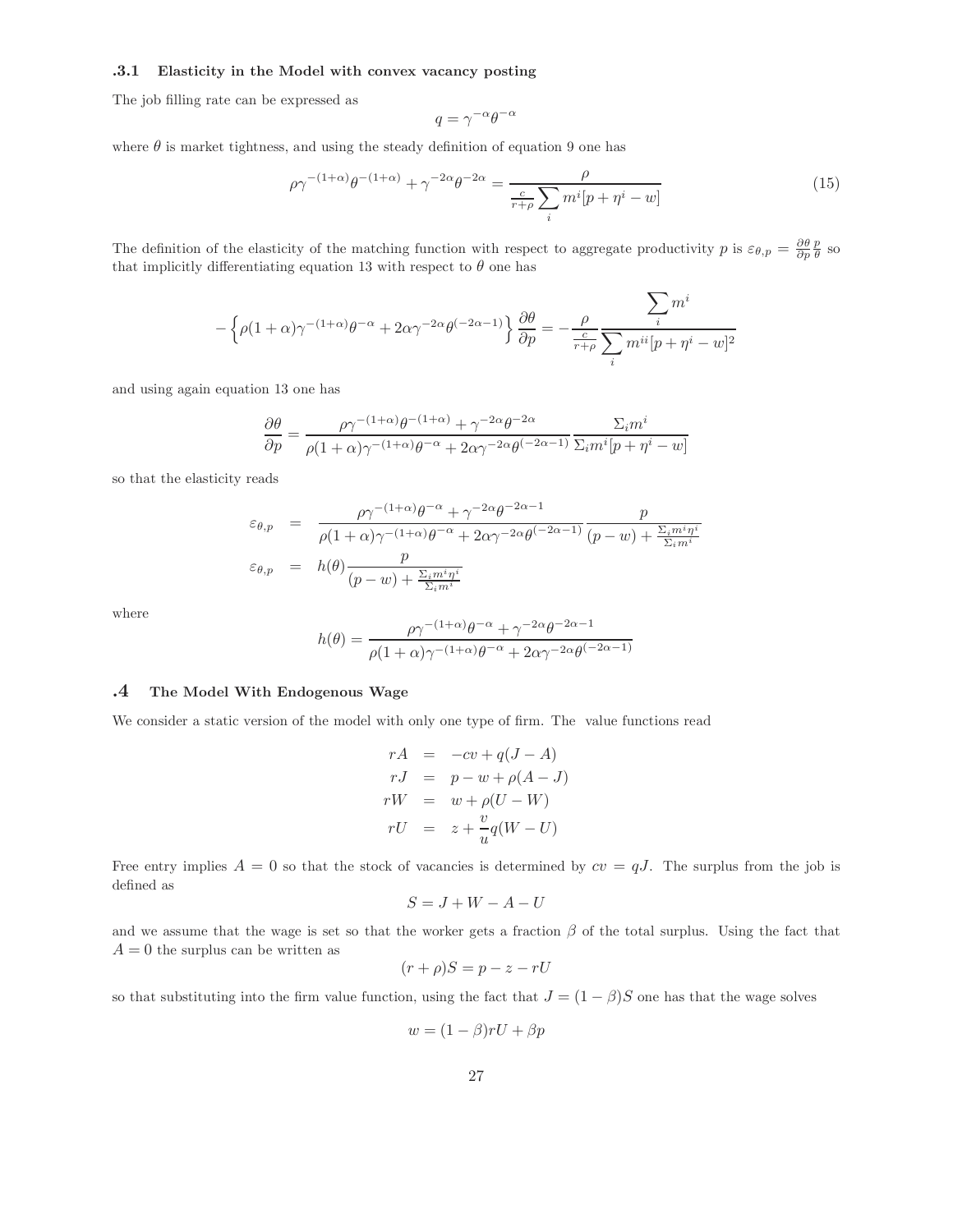exactly as was derived by Bertola and Garibaldi (2001). The expression of the firm in this case reads

$$
J = \frac{(1 - \beta)(p - rU)}{r + \rho}
$$

Using the aggregate consistency over  $q$  one has that

$$
q^{-\frac{1}{\alpha}} = \frac{\frac{\gamma m J q}{c}}{1 - \frac{m J}{c \rho} q^2}
$$

which can be written as

$$
q^{\frac{1}{\alpha}+1} = \frac{(1 - \frac{\Phi}{\rho}(p - rU))q^q}{\gamma \Phi(p - rU)}\tag{16}
$$

where  $\Phi = \frac{m(1-\beta)}{(r+\rho)c}$ . Using the definition of the matching function, and the wage rule  $(W-U = \beta S)$  one has

$$
rU = b + \gamma^{\frac{1}{\alpha}} q^{\frac{\alpha - 1}{\alpha}} \beta(\frac{p - z - rU}{r + \rho})
$$
\n(17)

The equilibrium is obtained by the intersection of the two functions 16 and 17. One can easily show, through simple differentiation, that in equation 17  $\frac{\partial rU}{\partial q} < 0$  while in equation 16  $\frac{\partial rU}{\partial q} > 0$  so that and equilibrium exists.

## A References

Bartelsman, E. Scarpetta, S. and F. Schivardi (2005) "Comparative Analysis of Firm Demographics and Survival: Micro-level Evidence for the OECD countries " Industrial and Corporate Change, Vol. 14, pp. 365-391, 2005.

Bertola, Giuseppe, and Caballero, R.J. (1994) "Cross-Sectional Efficiency and Labour Hoarding in a Matching Model of Unemployment", Review of Economic Studies 61, 435-457

Bertola, G. and Garibaldi, P. (2001) "Wages and the Size of Firms in Dynamic Matching Models" Review of Economic Dynamics

Business Employment Dynamics (2004) "Business Employment Dynamics: new data on gross job gains and losses", Monthly Labor Review April

Cahuc, P. Marque, F and Wasmer, E. "A Theory of Wages and Labor Demand with Intrafirm Bargaining and Matching Frictions" mimeo, University Paris I.

Cole, H. Rogerson, R. (1998) "Can the Mortensen Pissarides Matching Model Match the Business Cycle Facts" International Economic Review

Davis, S., Haltiwanger, J. and Schuh (1996) Job Creation and Job Destruction, MIT Press

Dunne, T., Roberts, M. Samuelson, L. (1989) "Patterns of Entry and Exit in the U.S. Manufacturing Sector" The Rand Journal of Economics, Vol. 19, No. 4 495-515.

Hagedorn, M and I. Manovskii (2005) "The Cyclical Behavior of Equilibrium Unemployment and Vacancies Revisited," working paper, U. of Pennsylvania